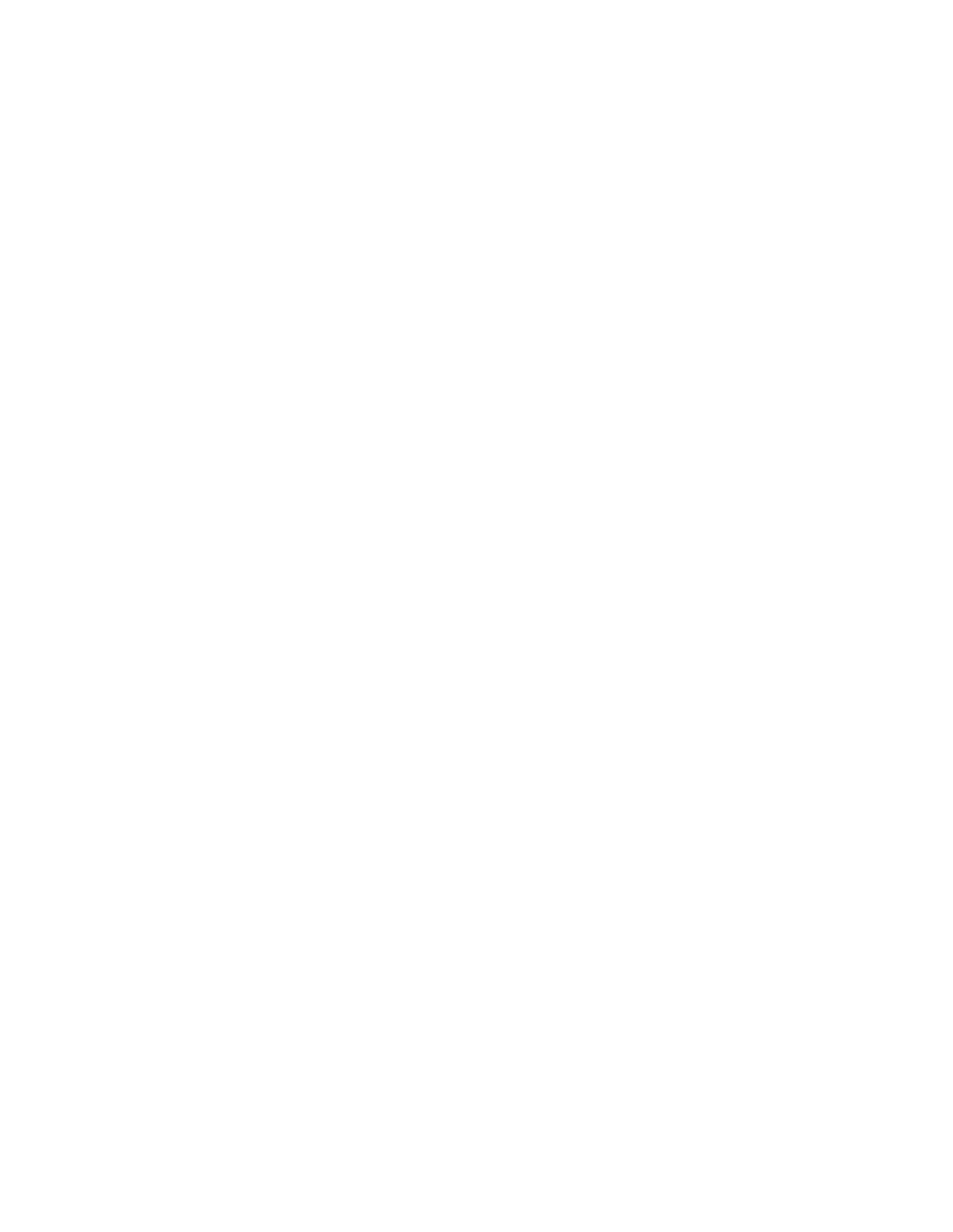# TABLE OF CONTENTS

PAGE **PAGE** 

|                                 | <b>SECTION 1</b>                | <b>GENERAL INFORMATION</b>                                                                                   |                                                                |
|---------------------------------|---------------------------------|--------------------------------------------------------------------------------------------------------------|----------------------------------------------------------------|
|                                 | 1.1 SCOPE<br>1.3 WARRANTY       | 1.2 SYSTEM DESCRIPTION                                                                                       | $1-1$<br>$1 - 1$<br>$1 - 4$                                    |
|                                 | <b>SECTION 2</b>                | <b>OPERATION</b>                                                                                             |                                                                |
| 2.1<br>2.2                      | <b>TRANSMITTER</b>              | RECEIVING EQUIPMENT<br>2.3 OPERATING PROCEDURE<br>2.4 MISCELLANEOUS OPERATING INFORMATION                    | $2 - 1$<br>$2 - 1$<br>$2 - 1$<br>$2 - 2$                       |
|                                 | <b>SECTION 3</b>                | PRINCIPLE OF OPERATION                                                                                       |                                                                |
| 3.1<br>3.3                      | 3.2 TRANSMITTER                 | RADIO CONTROL SYSTEM<br>RECEIVING EQUIPMENT                                                                  | $3 - 1$<br>3.2<br>$3 - 5$                                      |
|                                 | <b>SECTION 4</b>                | <b>INSTALLATION INFORMATION</b>                                                                              |                                                                |
| 4.1<br>4.2<br>4.3<br>4.4<br>4.6 | <b>SCOPE</b><br><b>MOUNTING</b> | <b>TRANSFER SWITCH</b><br><b>OUTPUT CIRCUITRY</b><br>4.5 INTERFACE LOGIC PANELS<br><b>START-UP PROCEDURE</b> | $4 - 1$<br>$4 - 1$<br>$4 - 2$<br>$4 - 5$<br>$4 - 6$<br>$4 - 7$ |
|                                 | SECTION 5                       | <b>MAINTENANCE</b>                                                                                           |                                                                |
| 5.1<br>5.2<br>5.3               |                                 | PREVENTIVE MAINTENANCE<br><b>CORRECTIVE MAINTENANCE</b><br>REPLACEABLE PARTS                                 | $5 - 1$<br>$5 - 1$<br>$5 - 11$                                 |
|                                 |                                 | <b>APPENDICES</b>                                                                                            |                                                                |
| $\bf{I}$<br>$\mathbf{I}$        | <b>INDEX</b><br><b>OPTIONS</b>  |                                                                                                              | $I-1$<br>$II-1$                                                |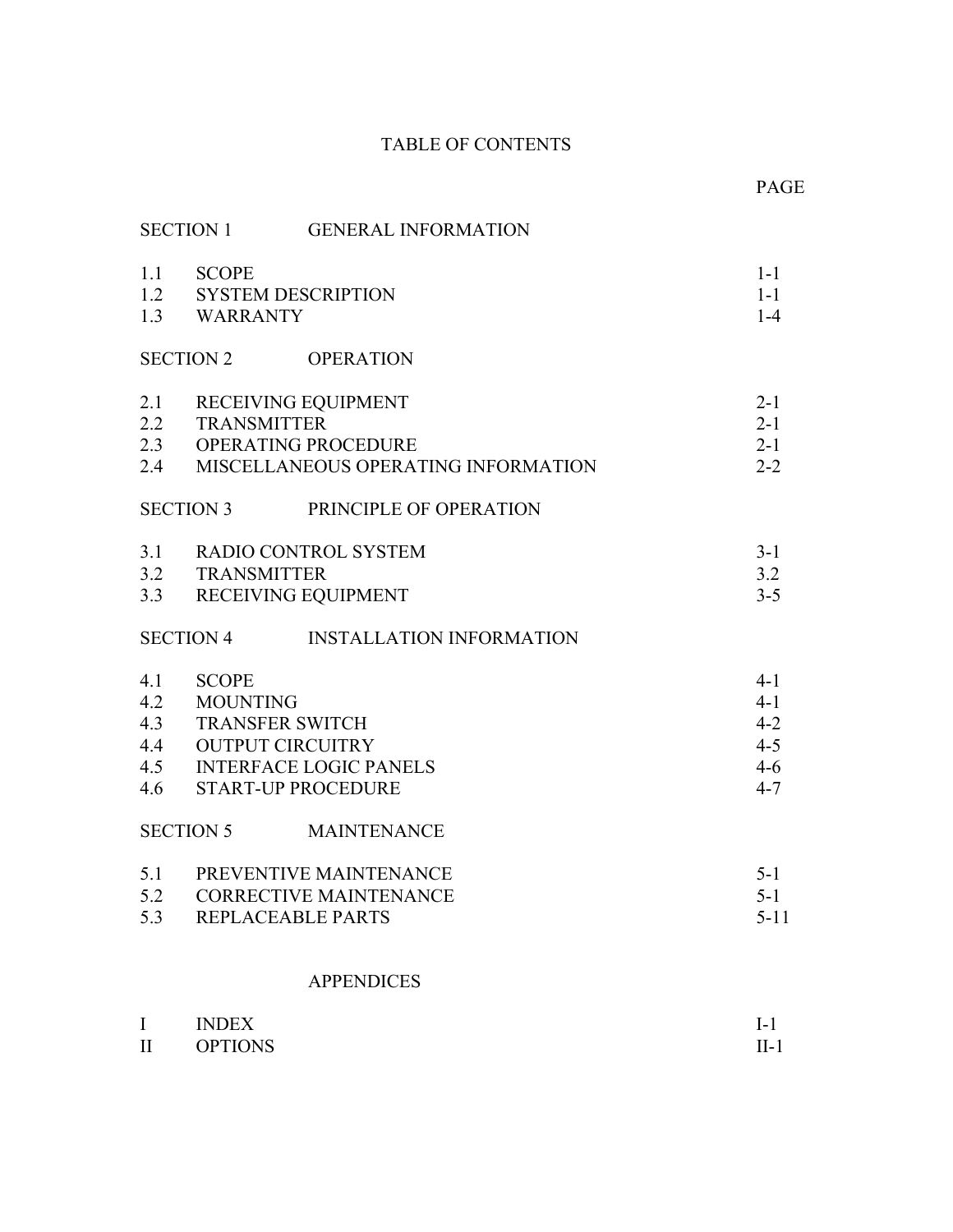# TABLE OF FIGURES

| <b>FIGURE</b>    | TITLE                                                                      | <b>PAGE</b> |
|------------------|----------------------------------------------------------------------------|-------------|
| $3-1$            | BLOCK DIAGRAM, TRANSMITTER                                                 | $3 - 3$     |
| $3 - 2$          | BLOCK DIAGRAM, RECEIVING EQUIPMENT                                         | $3-4$       |
| $4-1$<br>$4 - 2$ | <b>TYPICAL TRANSFER SWITCH &amp; MAIN LINE</b><br><b>CONTACTOR CIRCUIT</b> | $4 - 3$     |
| $4 - 2$          | <b>OUTPUT CIRCUIT FUNCTIONAL DIAGRAMS</b>                                  | $4 - 4$     |
| $5-1H$           | <b>TRANSMITTER COMPONENTS</b>                                              | $5 - 3$     |
| $5-2$            | <b>CONTROLLER</b>                                                          | 5-7 & 5-8   |

# DRAWING LIST

| <b>NUMBER</b> | <b>TITLE</b>                                 |
|---------------|----------------------------------------------|
| 12-1606       | <b>OUTPUT CIRCUITS, CRANE BOSS 200</b>       |
| 12-1607       | SCHEMATIC, CONTROLLER, CRANE BOSS 200        |
| 12-1608       | OUTLINE, CRANE RADIO CONTROL, CRANE BOSS 200 |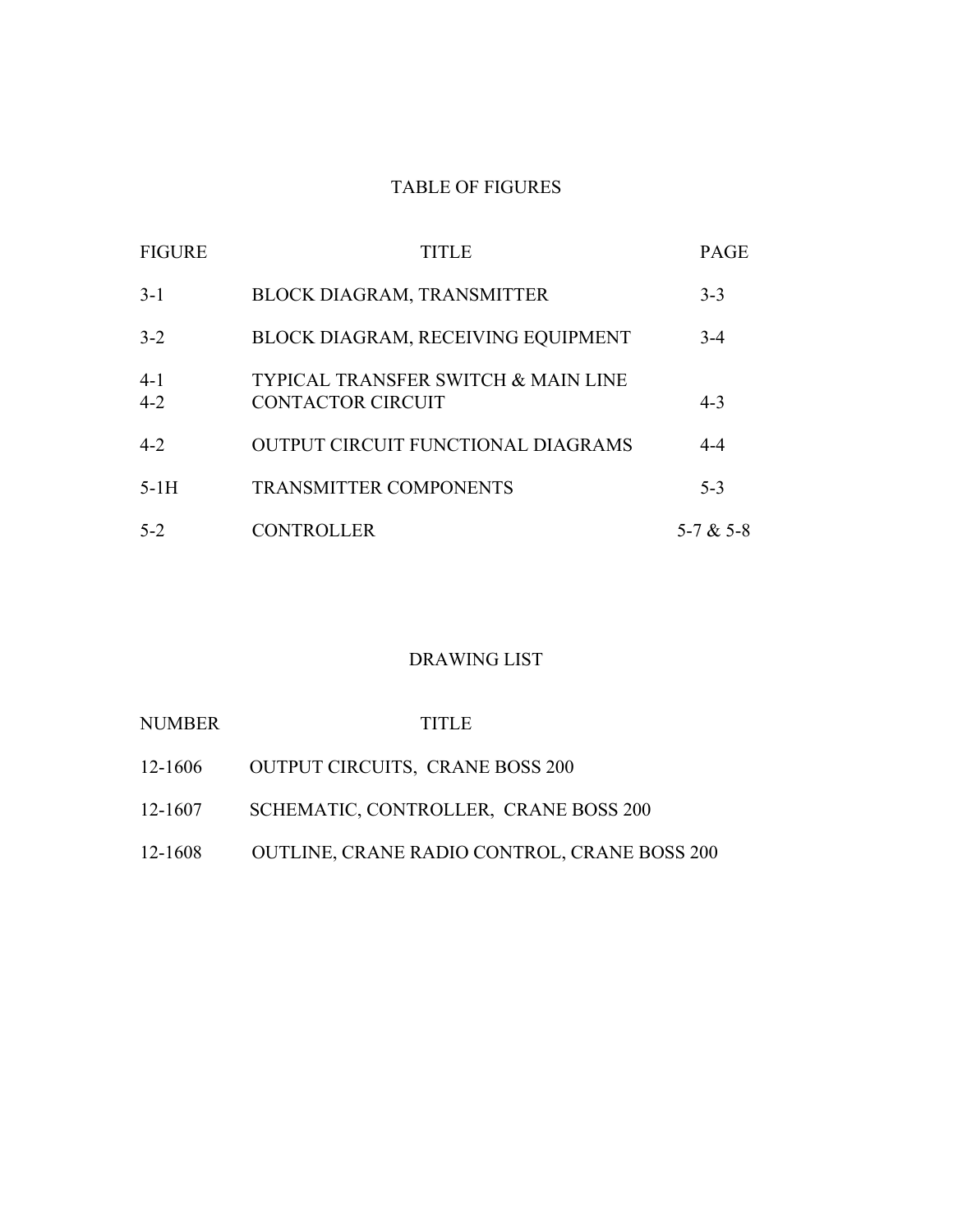#### SECTION 1

#### GENERAL INFORMATION

#### 1.1 SCOPE

This manual contains information necessary to install, operate and maintain Crane Boss 200 Radio Remote Control Systems, which use a Hand-Held Transmitter. Receiving equipment information is generally applicable to all Crane Boss 200 systems manufactured by Robinson Engineering Company.

- 1.2 SYSTEM DESCRIPTION
- 1.2.1 General  $-$  The  $\degree$ 200° system is equipped with controls and accessories required for reliable electrical operation of a crane or other machinery from a portable wireless control transmitter.
- 1.2.2 Control functions provided:

On/Off/Emergency Stop/Indicating Light





'T1' - Forward / Reverse, Lo  $&$  Hi speed



- ëBí Forward / Reverse, Lo & Hi speed
- 'Aux 1' On/Off (Maintained Toggle) 'Aux 2' - On/Off (Maintained Toggle)
- 'Aux A' (Momentary Pushbutton) 'Aux B' - (Momentary Pushbutton)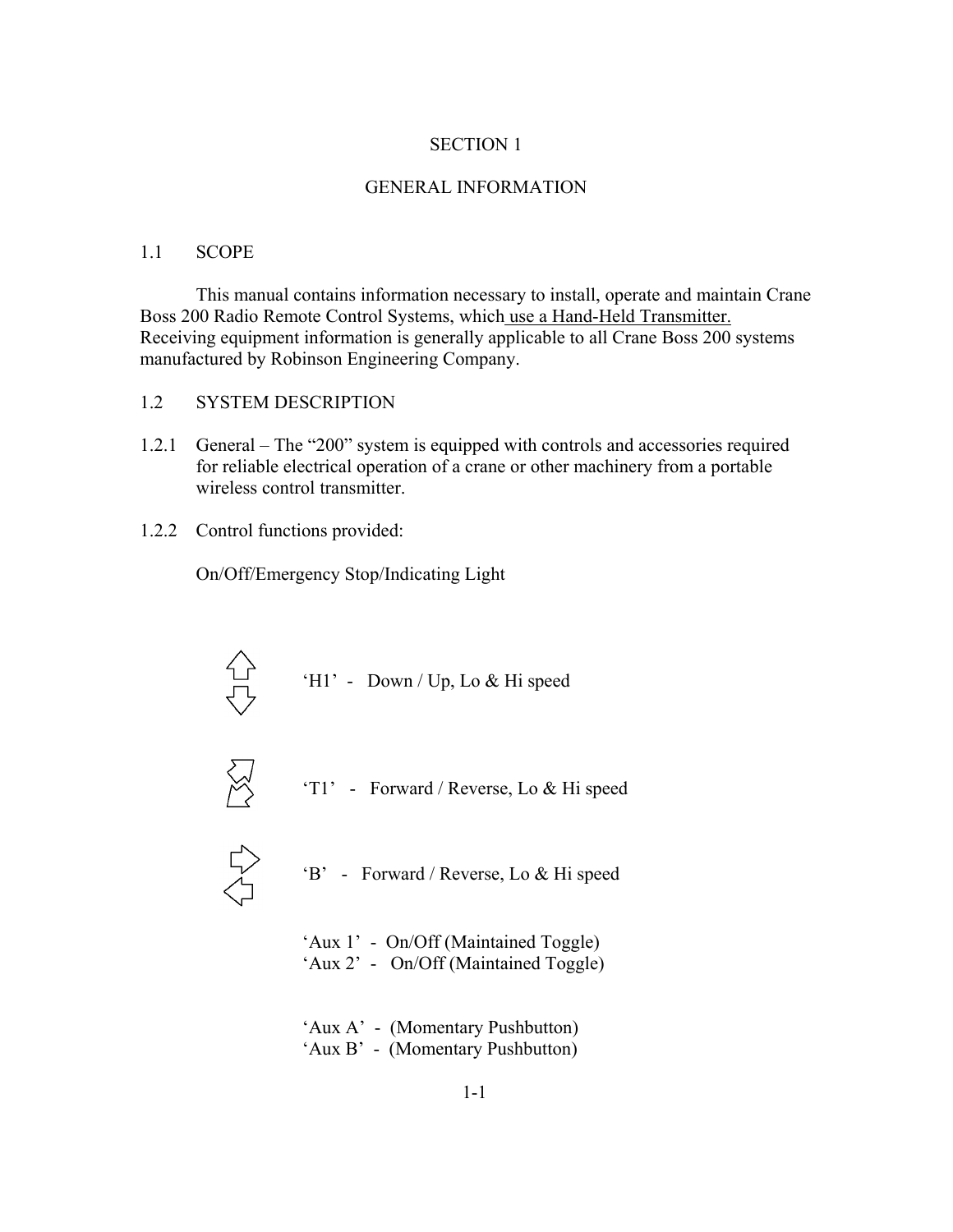## 1.2.3 Characteristic features are:

- 1. Each system consists of a portable control transmitter, which operates, in conjunction with receiving equipment installed on the machinery structure and electrically connected to the magnetic controllers.
- 2. *"Fail-safe"* circuits are used throughout the system.
- 3. The command link is capable of handling all motions simultaneously.
- 4. The system uses digital pulse code frequency modulation. It was developed specifically for industrial control.
- 5. The system utilizes fully solid-state electronic circuits, with heavy-duty relay contact output circuits.
- 6. Maintenance requirements are greatly reduced by modular design and use of digital switching circuits. No special test equipment is required.
- 7. Radio control of several units in the same plant without interference is entirely practical. Each transmitter transmits a unique address code, which prevents response by other than the intended unit. In addition, the operating frequencies of different units are staggered within the frequency band to prevent interference. Proper selection of address codes and operating frequencies with respect to physical separation provides control of multiple installations with no practical limitation on the number at one location.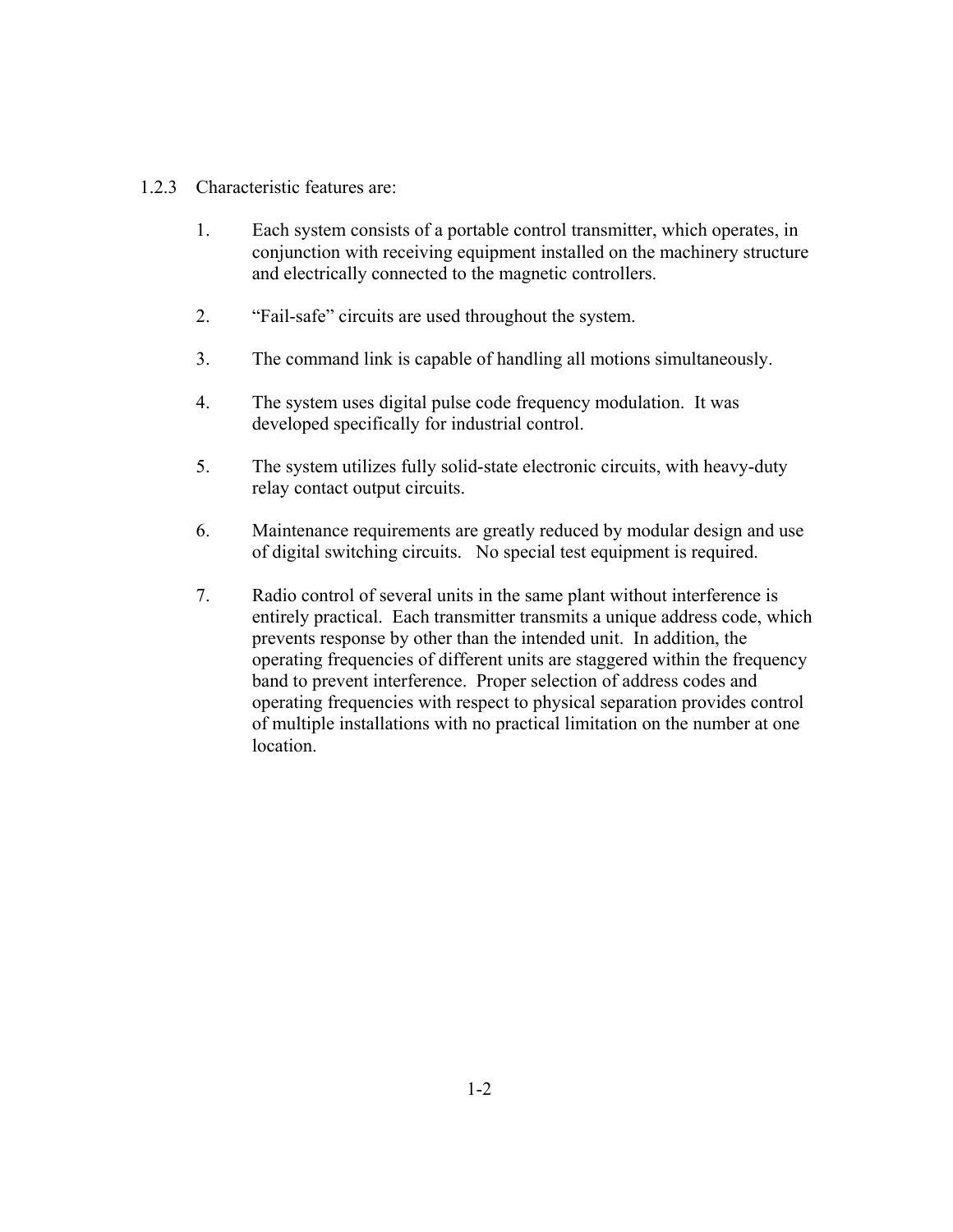1.2.4 Transmitter – The transmitter is a portable unit, which is carried by the operator. Switches on the transmitter control all functions as labeled.

The portable transmitter weight is just over 1 pound. The transmitter includes an external antenna and has a battery assembly attached. The battery assembly uses a 3-volt expendable battery. The Lithium battery Type 123A supplied with the transmitter will provide approximately 80 hours of continuous transmitter operation.

1.2.5 Receiving Equipment – The receiving equipment cabinet is mounted on the machinery and contains the radio-receiving unit, decoding equipment and relays to convert the radio signal from the transmitter to signals suitable for operation of magnetic controls' contactors.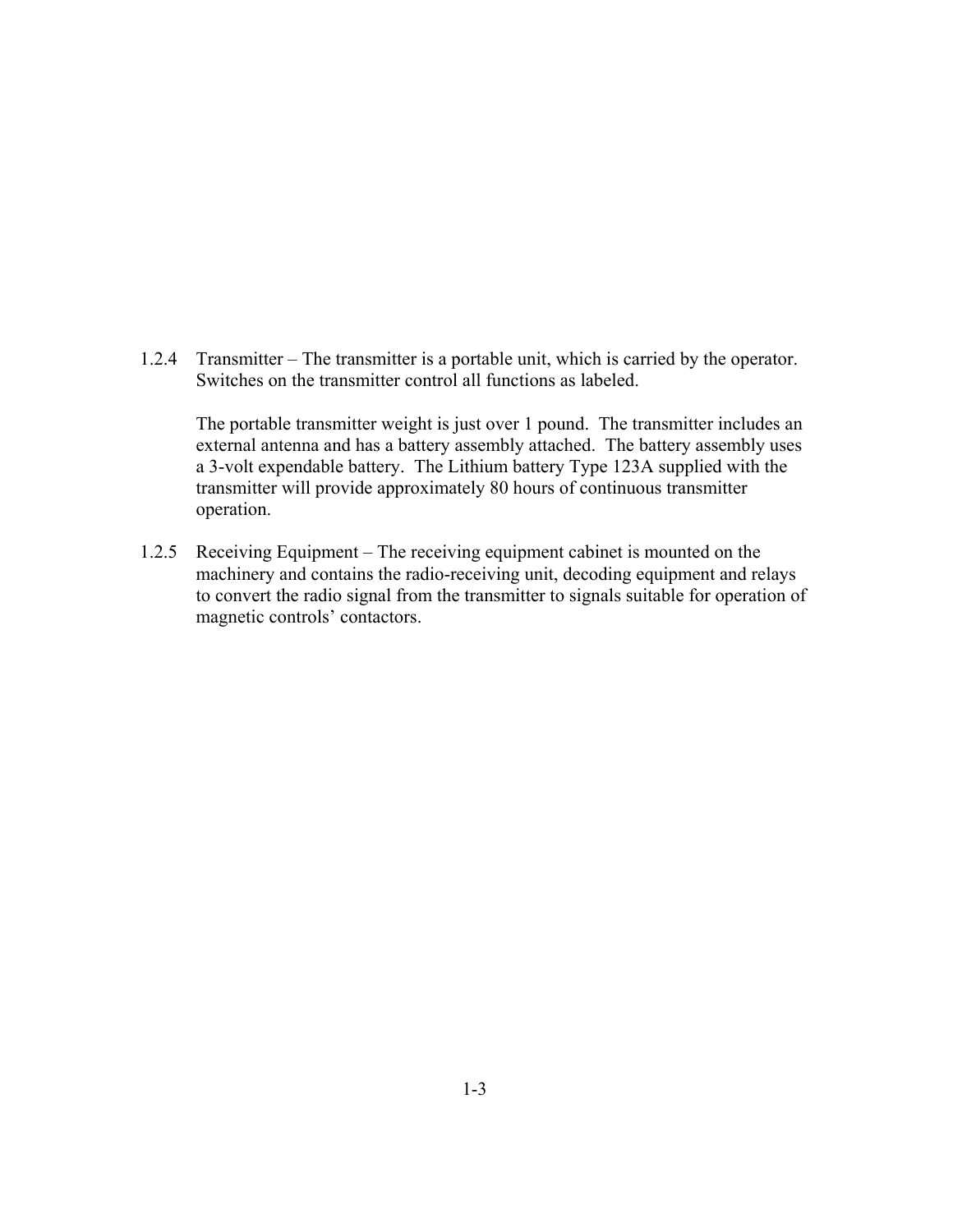# 1.3 GUARANTEE

 Manufacturer Warrants the delivered remote control system to be free of defective material and workmanship and agrees to remedy any such defect within one year of first party purchase at no charge to the purchaser upon return of defective parts to factory. Defects caused by improper installation, maintenance, misuse, tampering, neglect, accident, or use in violation of manufacturer's written instructions shall not be covered by this warranty. Manufacturer guarantees that remote control system will perform as outlined in this manual.

 Transferring of this warranty is acceptable and recommended. Please notify this factory of any and all transfers.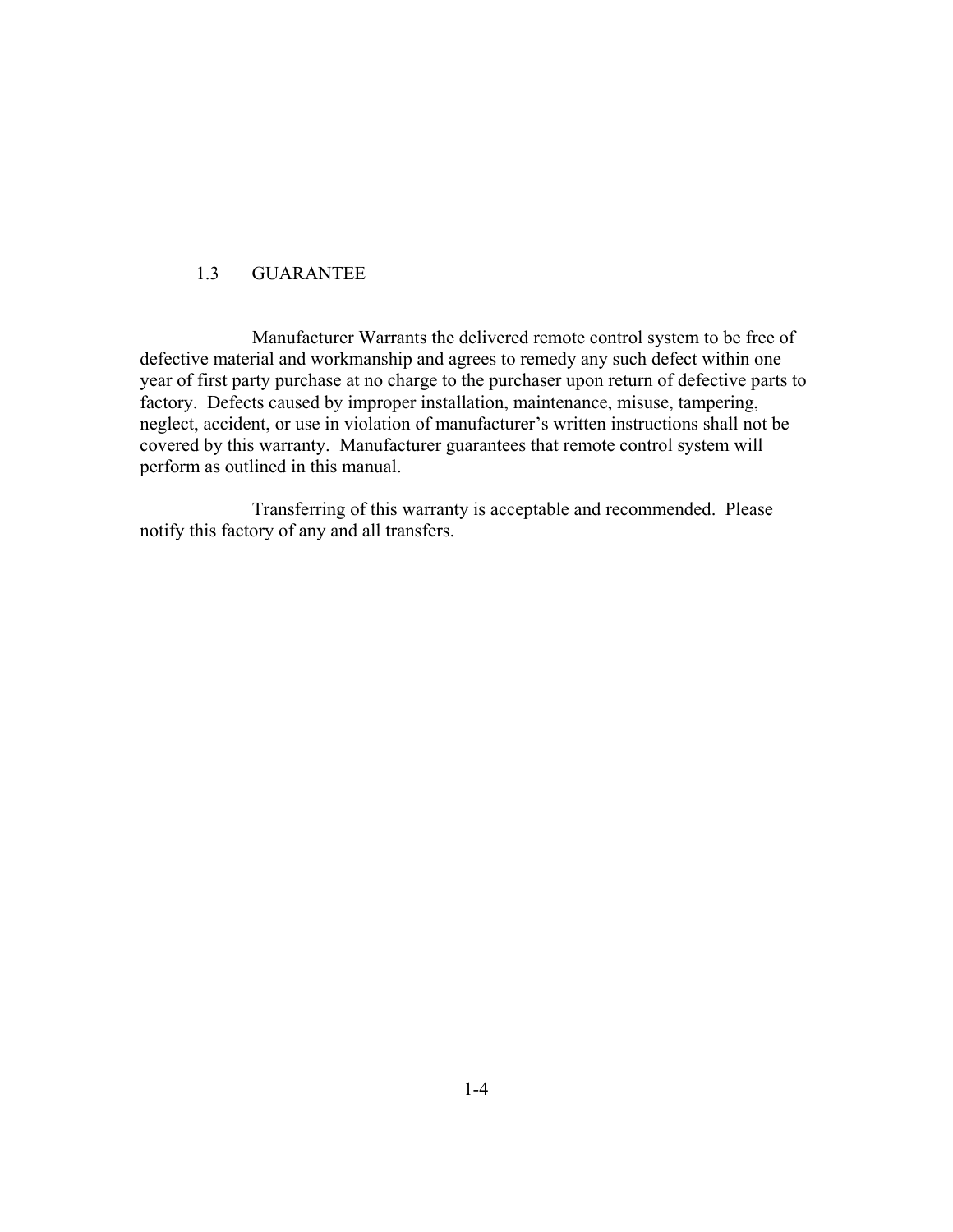# SECTION 2

# **OPERATION**

# 2.1 RECEIVING EQUIPMENT

Normal operating procedures is to leave receiving equipment energized at all times. (Power switch "On", neon indicator lighted). The unit can then be readily placed in operation by means of the portable control transmitter.

## 2.2 TRANSMITTER

The transmitter should be stored in a secure location when not being used.

# 2.3 OPERATING PROCEDURE

To place the unit in operation, proceed as follows:

- 1. Operator should position himself so as to have a clear view of the motions and actions.
- 2. Turn the Transmitter ON: With all operating controls in "Open" position, push "Start" Pushbutton. "OK" indicating light will flash on transmitter. Master relay and main line contactor are energized.
- 3. Move the Bridge, Trolley, and/or Hoist: Machinery can now be moved by operating desired control operators. All motion controls are spring loaded to "Open". Pressing the desired directional pushbutton actuates the low Speed.
- 4.  $\frac{42^{nd}}{n}$  or "H1" speed: With the desired directional pushbutton depressed, press the pushbutton marked  $4 + 1$  next to it.
- 5. In the event of an emergency situation, press the "Stop" button.
- 6. Upon completion of use, turn transmitter "Off" by pressing the "Stop" pushbutton and replace transmitter in designated storage location with "Power" OFF.
- NOTE: The transmitter will automatically "power down" (turn off) if no motions are activated over a time period.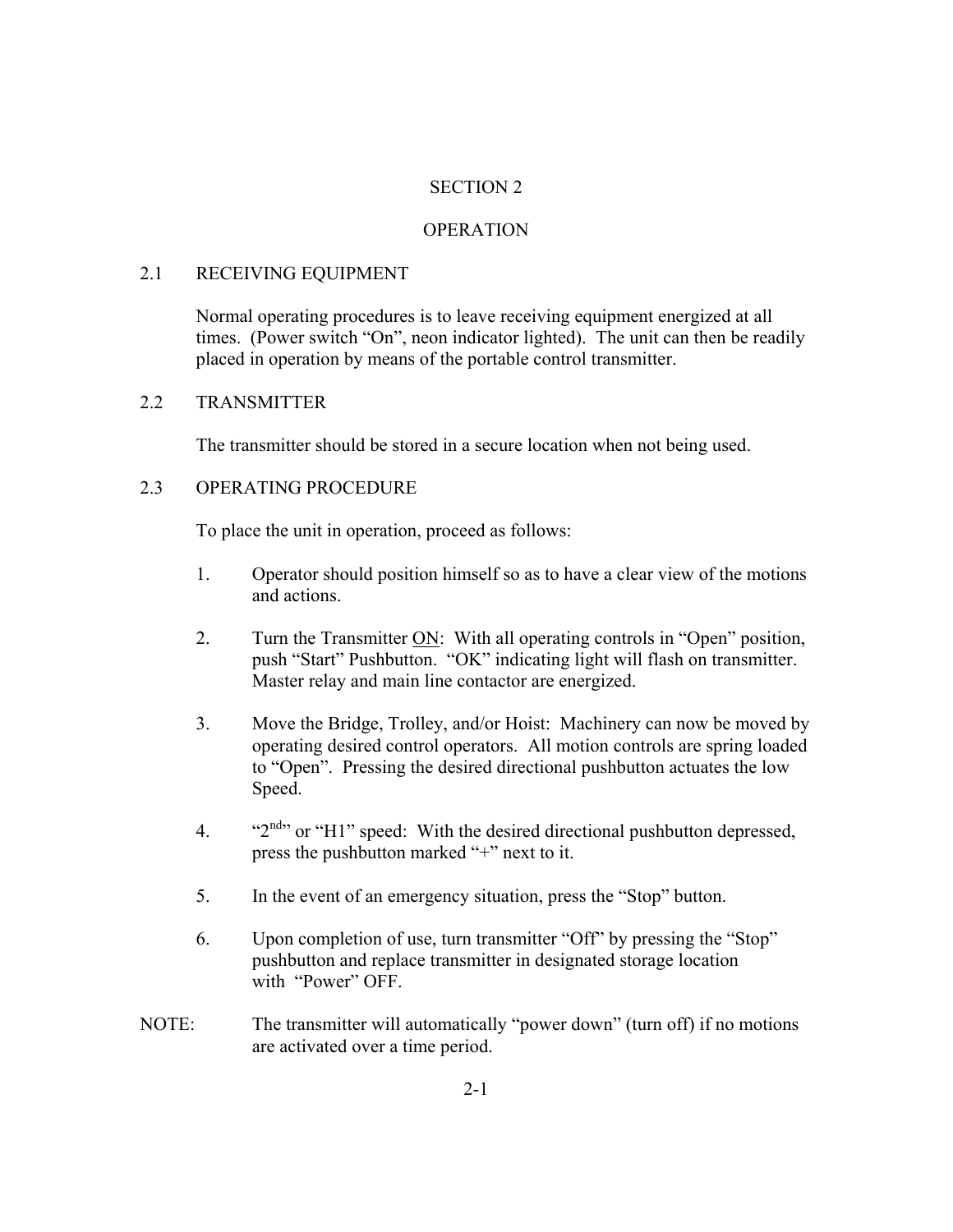# 2.4 MISCELLANEOUS OPERATING INFORMATION

Abnormal electrical conditions during operation will de-energize control circuits, stopping motion. This can be caused by any one of a number of abnormal conditions. Among these are:

- 1. Weak or improper radio signal.
- 2. Interruption of power to receiving equipment.
- 3. Radio interference.
- 4. Malfunction of radio equipment.
- 5. Malfunction of machine electrical equipment.

If the abnormal condition is temporary, control can be resumed by repeating steps 2. through 4. of paragraph 2.3 above. The exact sequence of operation must be followed to accomplish operation of safety circuits in the receiving equipment.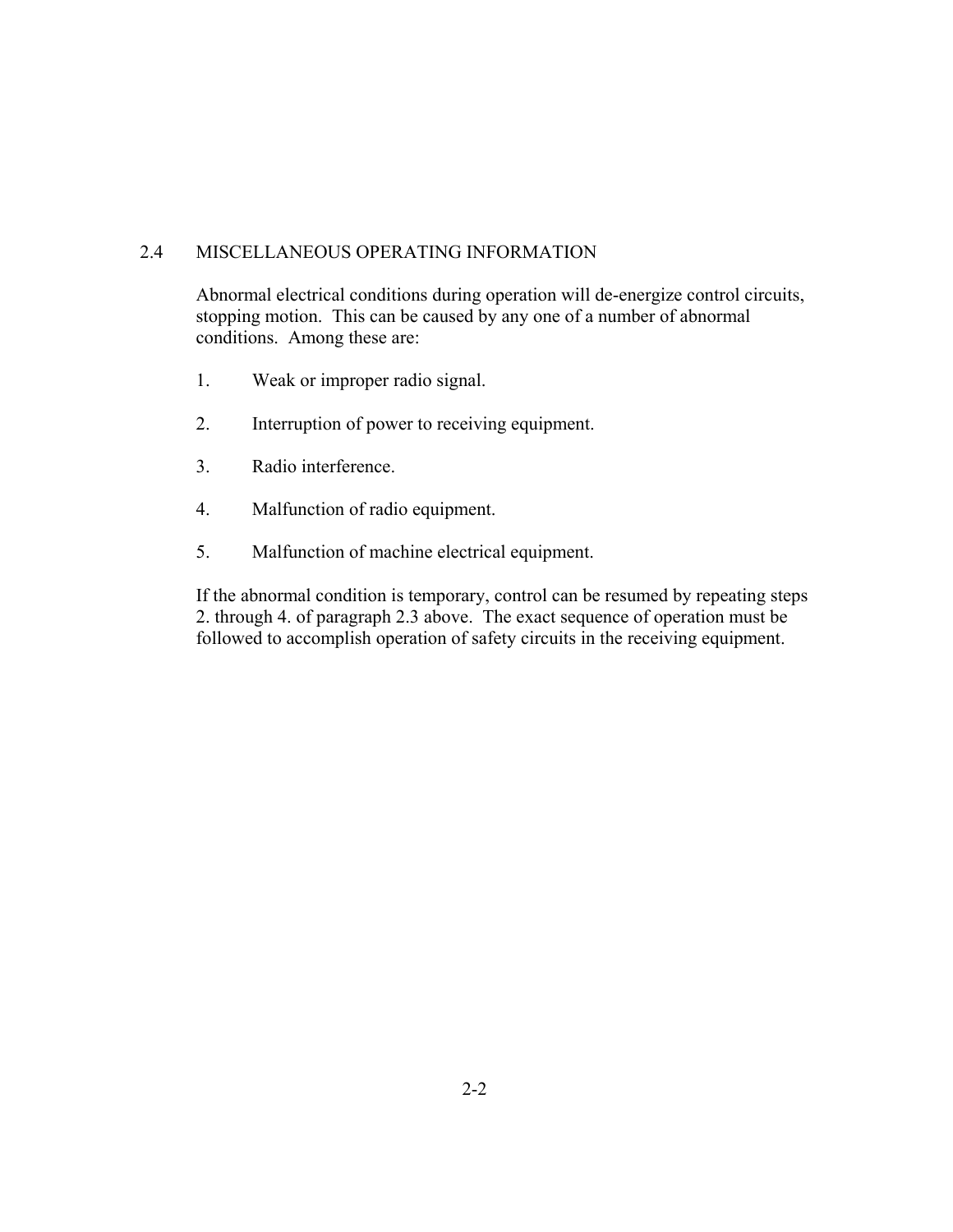#### SECTION 3

#### PRINCIPLE OF OPERATION

#### 3.1 RADIO CONTROL SYSTEM

The Crane Boss system is simple to operate. The transmitter unit incorporates an easily operated control pushbutton for each crane motion. Pressing the pushbutton moves the crane in the requested direction. A "Start" pushbutton energizes the master circuits and, hence, the main line contactor. All function control pushbuttons return to an "open" condition (dead-man action) when released, and motion stops. Fail-safe features are used throughout the circuitry. All crane motion stops in case of malfunction.

The transmitter(s) in your Crane Boss system transmit unique digital crane address codes to each crane. This prevents any mix-up in crane response. Only one crane responds to one special code when transmitted. Hundreds of these address codes are available. For added protection, operating frequencies of each transmitter in the same area can be staggered within the frequency band to prevent interference. The proper selection of digital address codes and operating frequencies relative to physical separation permits control of an unlimited number of cranes in the same plant, area or city.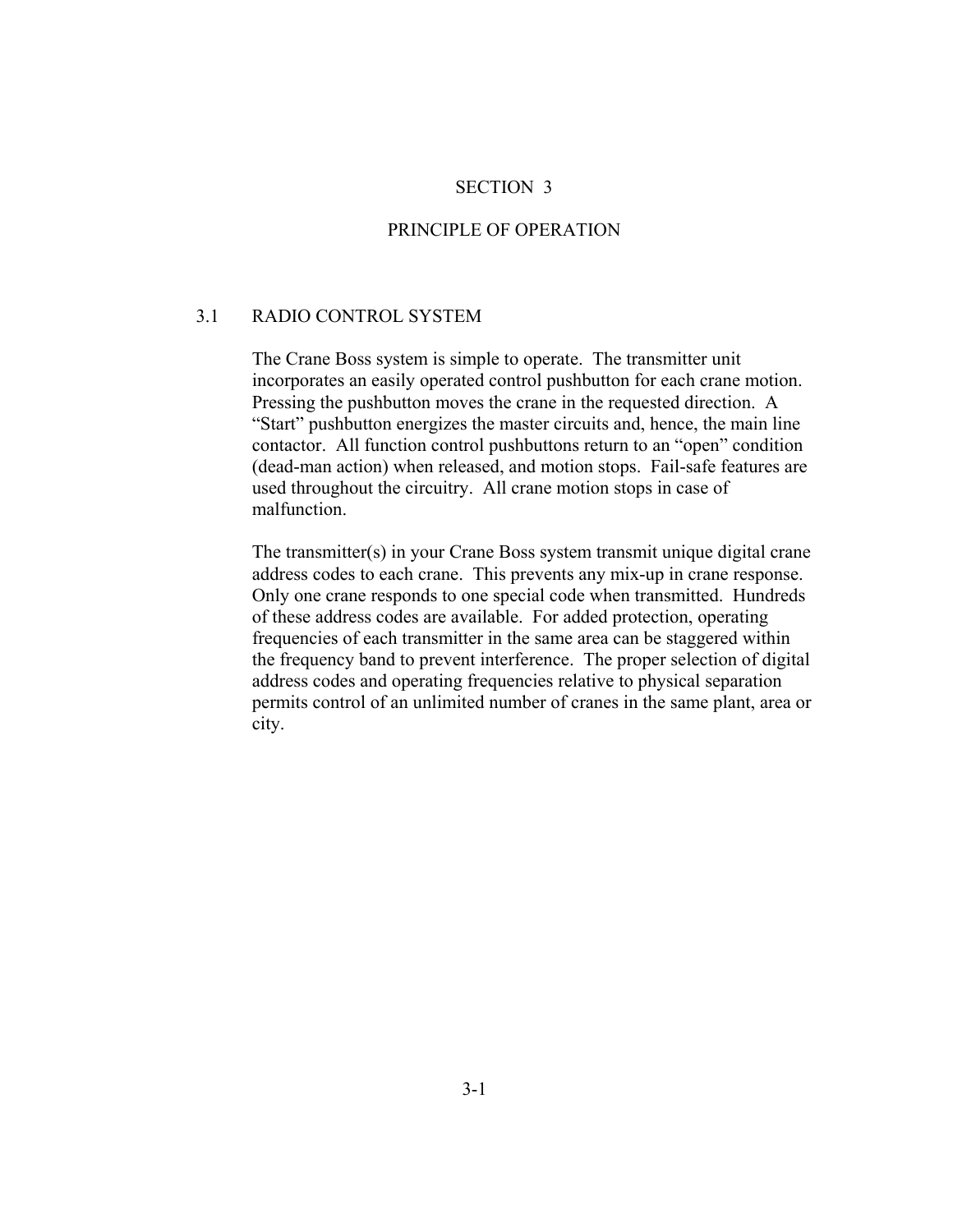# 3.2 TRANSMITTER

The transmitter is a battery operated frequency modulation radio transmitter. Incorporated with the transmitter is an antenna and disposal battery. Transmitter carrier frequency is crystal controlled. When the various switches are actuated, coded control signals are sent to the receiving equipment via the antenna. A block diagram of the transmitter is shown by Fig. 3-1.

The RF Assembly generates the radio frequency signal radiated by the antenna, and is frequency modulated by a pulse code modulation signal. This modulation signal is generated by the Coder Assembly and consists of a series of synchronizing pulses that are determined by the position of the various function controls, which are actuated by the operator.

Coder Assembly used in all transmitters is identical in function and is interchangeable. Variation in code format between systems is accomplished by means of factory connections on the Junction Board, by the Address Plug, and by writing to the various control devices. All RF Boards for the same frequency bands are identical and interchangeable except for the frequency.

In multiple system installations a given transmitter may be converted from control of one crane to another by changing the Address Plug installed in the transmitter\*\*. The Scanning Receivers used in multiple systems installations are normally supplied with capability of receiving all transmitting frequencies used at that installation.

\*\* See 5.2.2.3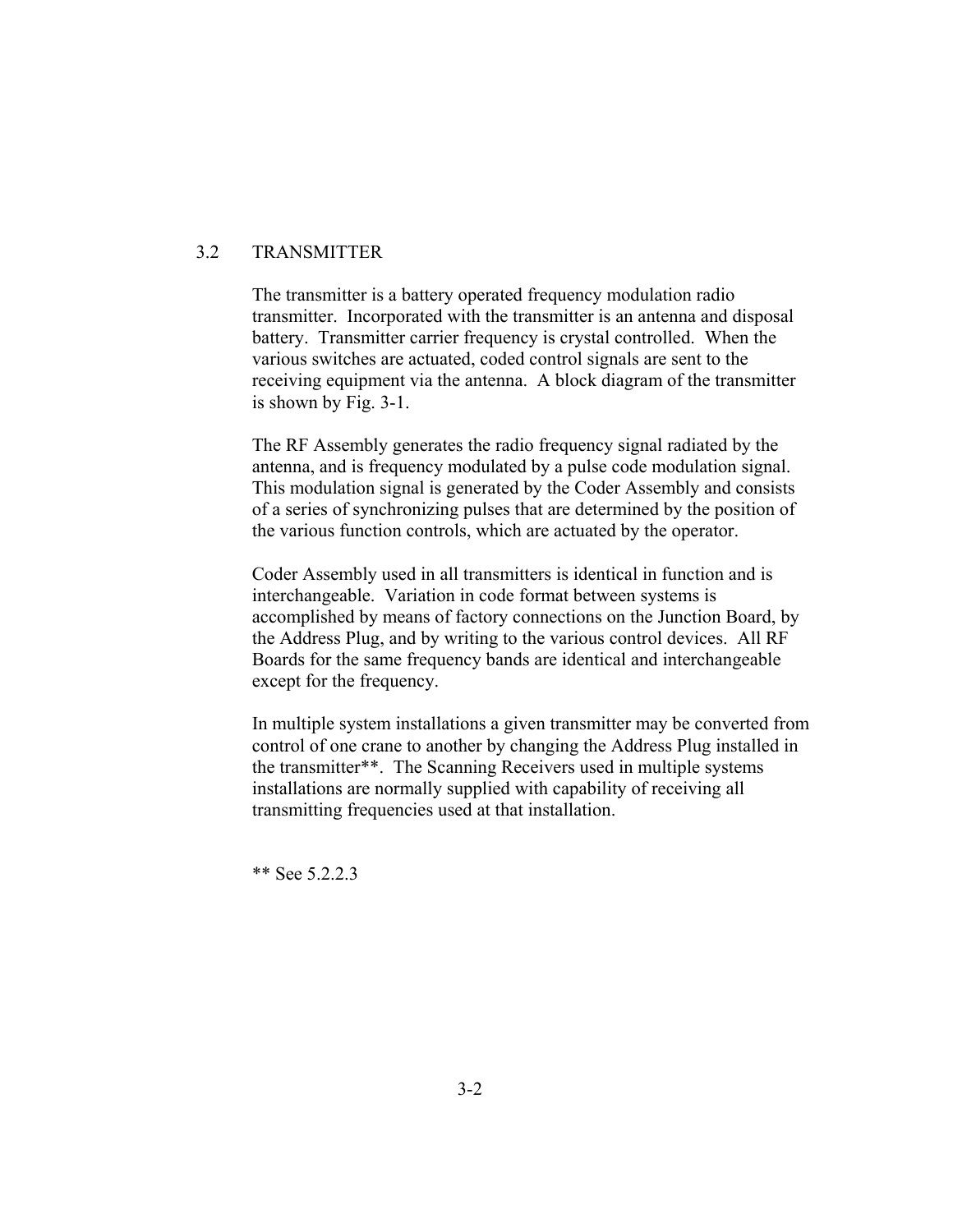EXTERNAL COMPONENTS EXTERNAL COMPONENTS



FIG. 3-1: BLOCK DIAGRAM, TRANSMITTER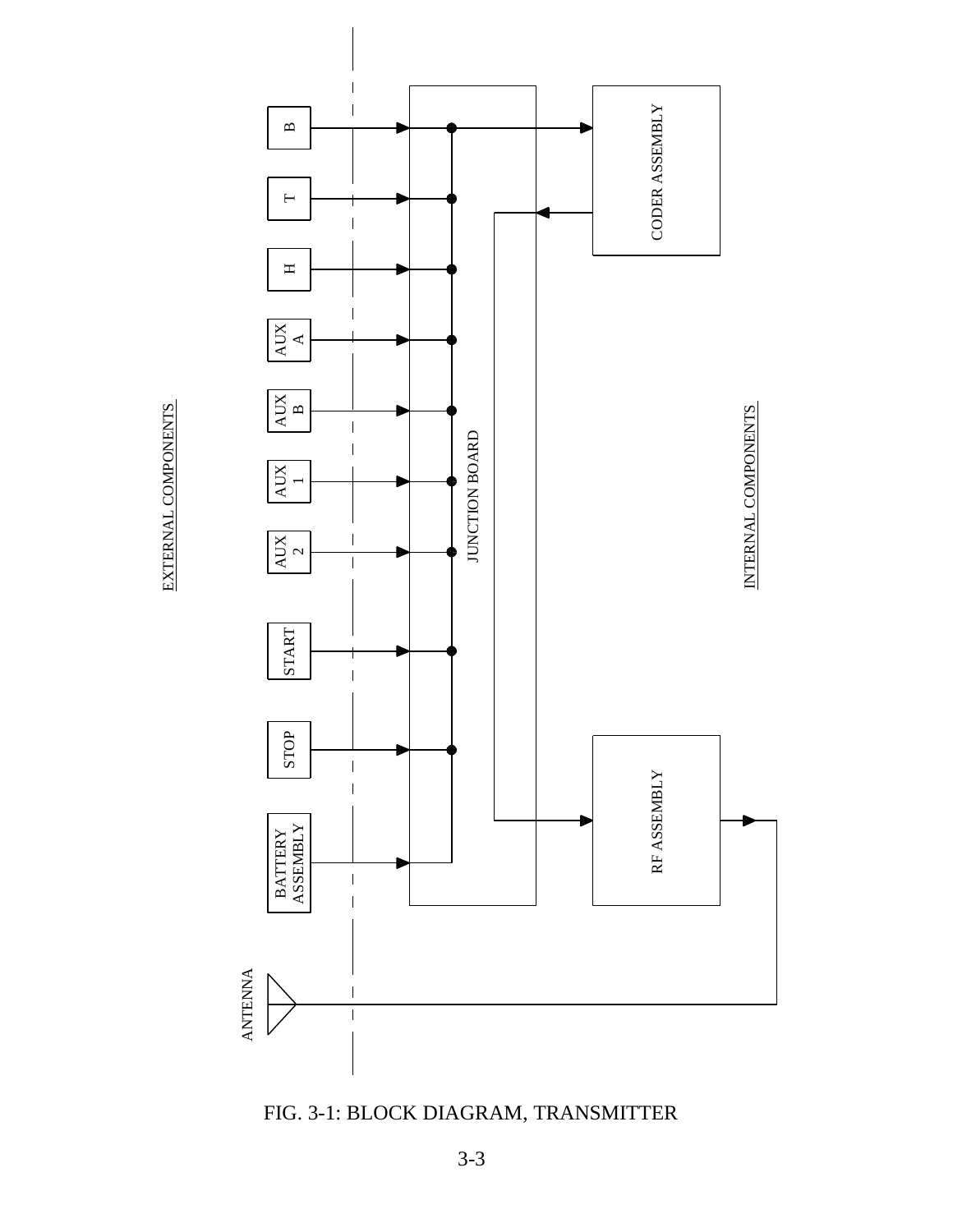

FIG. 3-2: BLOCK DIAGRAM, RECEIVING EQUIPMENT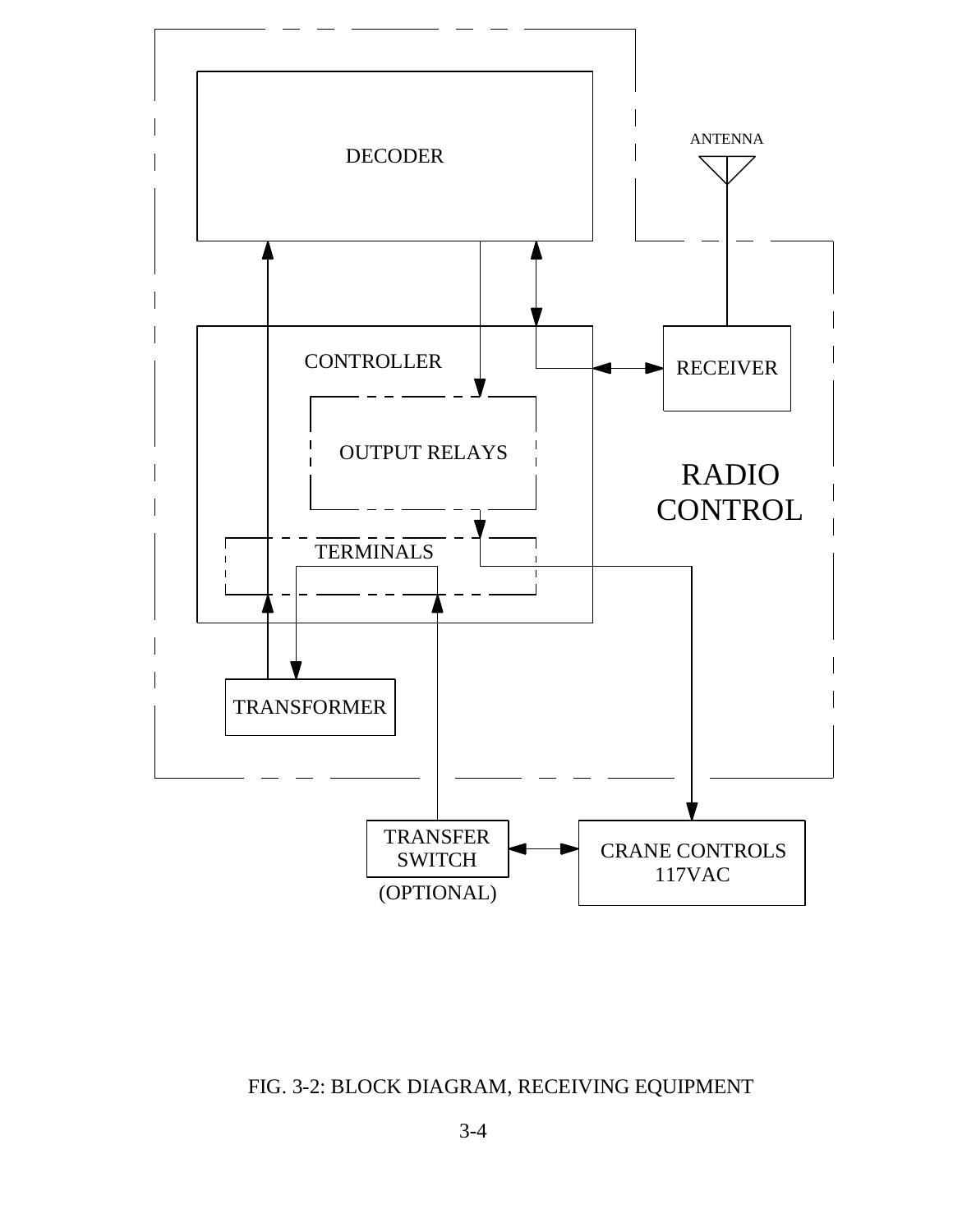# 3.3 RECEIVING EQUIPMENT

Figure 3-2 shows a block diagram. The radio signal from the transmitter is received by the antenna, which is connected to the Receiver by coaxial cable. Receiver data output is fed to the Decoder, where it is decoded and signals suitable for operation of the output relays are generated. The output relays provide heavy-duty control circuits to the basic machine electrical controllers.

- 3.3.1 Antenna The Antenna is pre-tuned for the frequency band used.
- 3.3.2 Receiver The Receiver amplifies and detects the frequency modulated pulse code signal and includes filtering and shaping circuits to process the signal. Data output consists of rectangular pulses of 5 volts amplitude which are a replica of the transmitter coder output.

The Receiver is a synthesized frequency controlled scanning type receiver which continuously scans all selected channels until a signal is received which contains the proper address code. When proper address code is received, scanning stops and, the receiver remains "locked-on" that channel for as long as the code remains.

Channels can be turned "Off" or "locked-out" when unused or turned "On" when other equipment is added.

A "VOLUME" control is provided to permit audio monitoring, via internal loudspeaker, of the received signal for test and maintenance purposes. This control has no effect on the control function of the system and should be left in the full (CCW) off position during normal operation.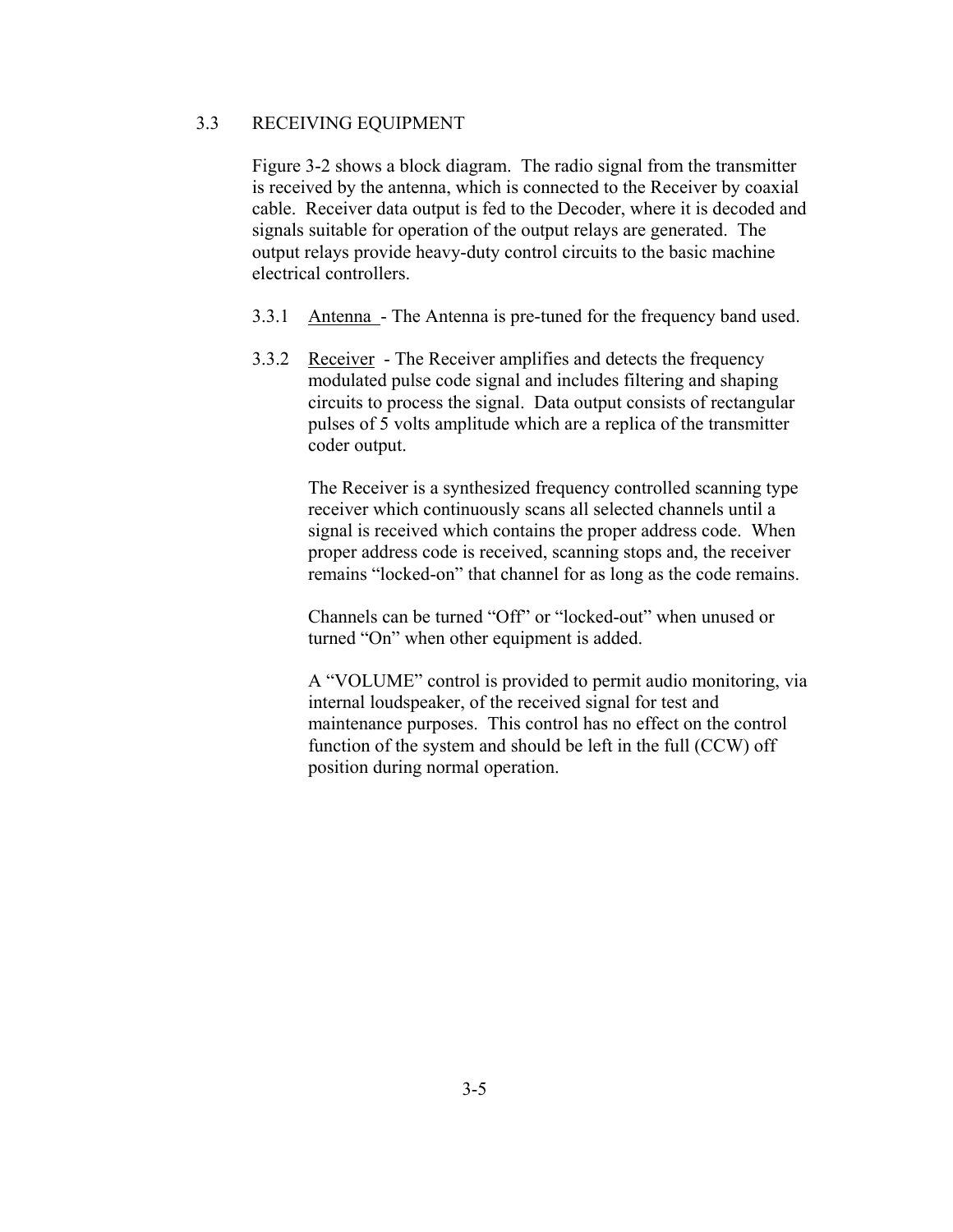- 3.3.3 Decoder The receiver data output is connected to the Decoder through the Controller, where it is processed into form suitable for operation of the Relays. The Decoder also performs certain synchronization, safety interlock, and digital filtering and noise rejection functions. All DC voltages originate in the Decoder.
- 3.3.4 Address Code The address is a two digit hexi-decimal number that is set at the factory. The number for each system is shown in the "Code" number block on the Controller.
- 3.3.5 Output Relays Relay contact logic circuits provide additional safety sequencing and interlocking functions. Output circuits are connected to terminal blocks for connection to magnetic controllers. Output relay circuits are rated for operation of up to NEMA size 3 contactors at a maximum coil voltage of 125 volts A.C.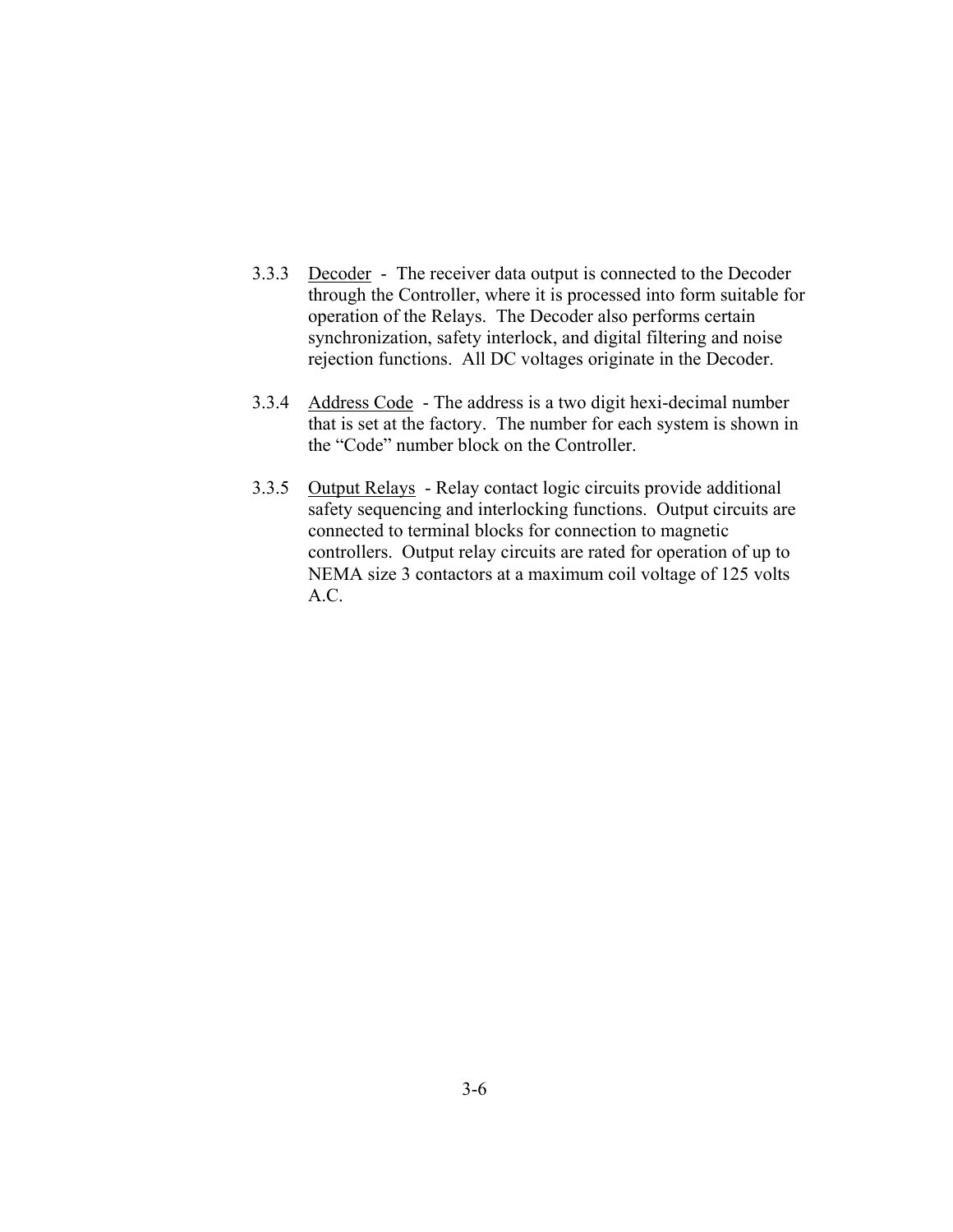# SECTION 4

# INSTALLATION INFORMATION

#### 4.1 SCOPE

This section is intended as aid to preparing for mounting and interconnection of Crane Boss to machinery, crane or monorail. The examples and suggestions made as to the mounting and interconnection are based upon typical uses and past experience; depending upon application, these may or may not be applicable or appropriate.

The installer is cautioned to assure that requirements of applicable Codes and Ordinances are complied with.

#### 4.2 MOUNTING - RECEIVING EQUIPMENT

- 4.2.1 Refer to Outline Drawing for mounting dimensions and clearances required.
- 4.2.2 Rigidly mount, as for any control panel, the Receiving Cabinet to the structure of the equipment to be remotely controlled. Allow access for conduit entry as noted on the Outline Drawing.
- 4.2.3 Mounting of the Indicating Light (if used) is accomplished by normal electrical wiring procedures. Be sure of visibility from operating area. Also, that it be conveniently accessible for service (changing bulb, etc.). Terminals IL and X2 are used for the Indicating Light.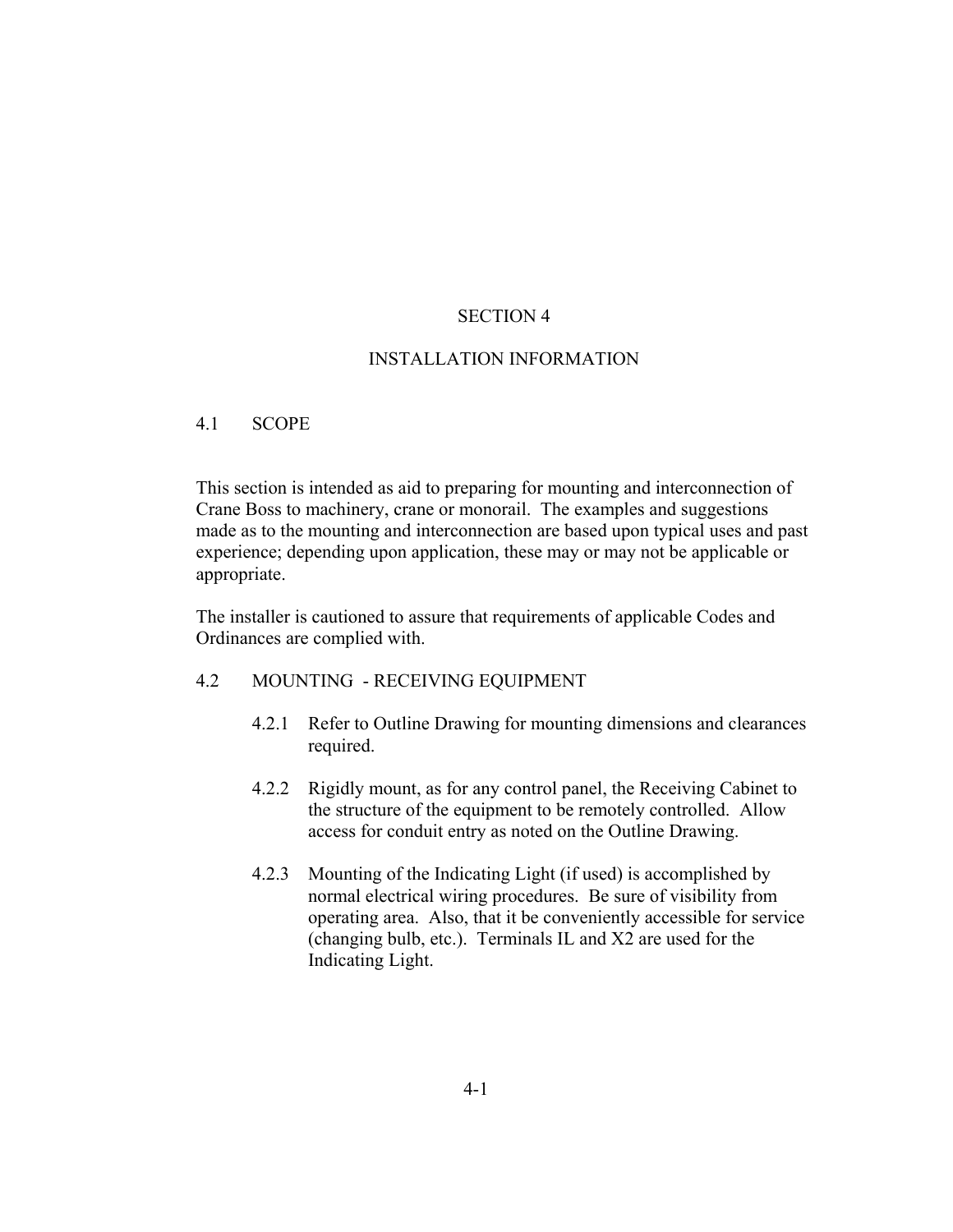- 4.2.4 The antenna is installed by plugging into the jack on the bottom of the Crane Radio Control cabinet.
	- 4.2.4.1 If an antenna location other than the bottom of the cabinet is required, an optional kit for remote installation is available\*
	- 4.2.4.2 Proper mounting and location of antenna is imperative for signal to reach decoding and output circuits. (See Notes on Outline Drawing.)
	- 4.2.4.3 Mounting of the Receiving enclosure should allow for the Antenna to be:
	- 1. Clear of large metal objects, bring greater than one foot away from bridge girders, hoist mechanism, etc;
	- 2. In view from the entire operating area, in all directions;
	- 3. And not in close proximity to crane electrification, like runway conductors, bridge cross conductors, festooning, conduit or wire way.

If any of these conditions cannot be met, a Remote Antenna Kit should be used. \*

4.2.5 Wherever the "other" means of control (console, pendant, etc.) is located (trolley, bridge) is probably the simplest wiring location for the radio control cabinet. The only distinct difference between pushbutton and radio control is that 117 VAC must be available for radio power supply. Pushbuttons will have as a common the "hot" lead. The other leg of the transformer (X2) must often be added by conductor bar, festooning, or by other means.

## 4.3 TRANSFER SWITCH

- 4.3.1 Mutually exclusive transferring of control modes is often used: "Pushbutton-Radio", "Cab-Radio", "Pendant-Radio", "Console-Radio", etc. The mutual exclusivity is most simply obtained by appropriately defeating the other mode's power feed, as well as, opening any normally closed circuits. See Fig. 4-1.
- \* See "Options" Appendix.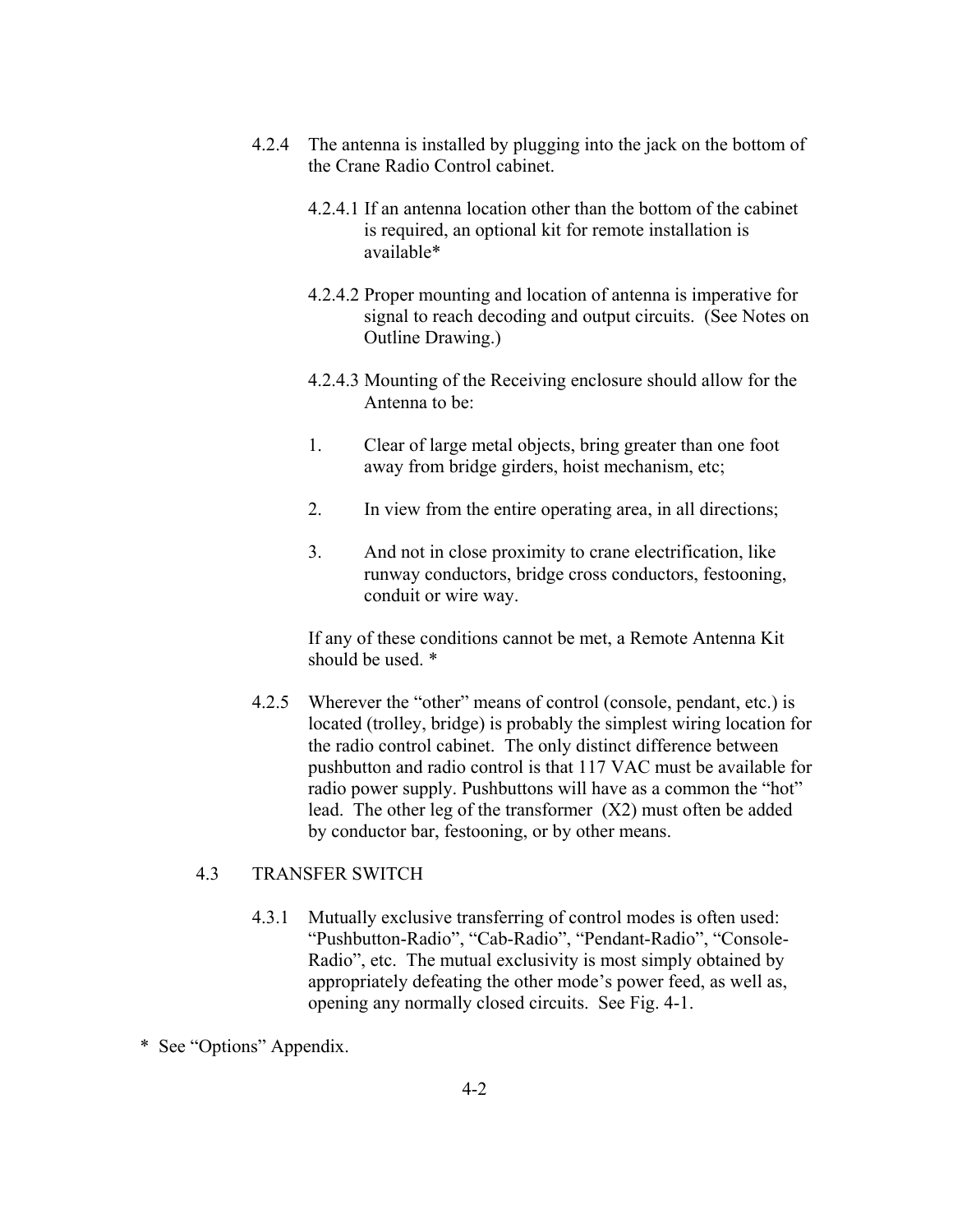

- If Radio Power is to be separate from Main Power, omit jumper from C (Main) to X1 and add Transfer Switch contact with dashed line connection as shown. X2 must be connected to the same power source as X1.
- NOTE: This diagram is an example only. Equipment control circuits may vary greatly. Control connections should be carefully considered to provide proper operation and avoid feedback circuits.

# FIG. 4-1: TYPICAL TRANSFER SWITCH & MAIN LINE CONTACTOR CIRCUIT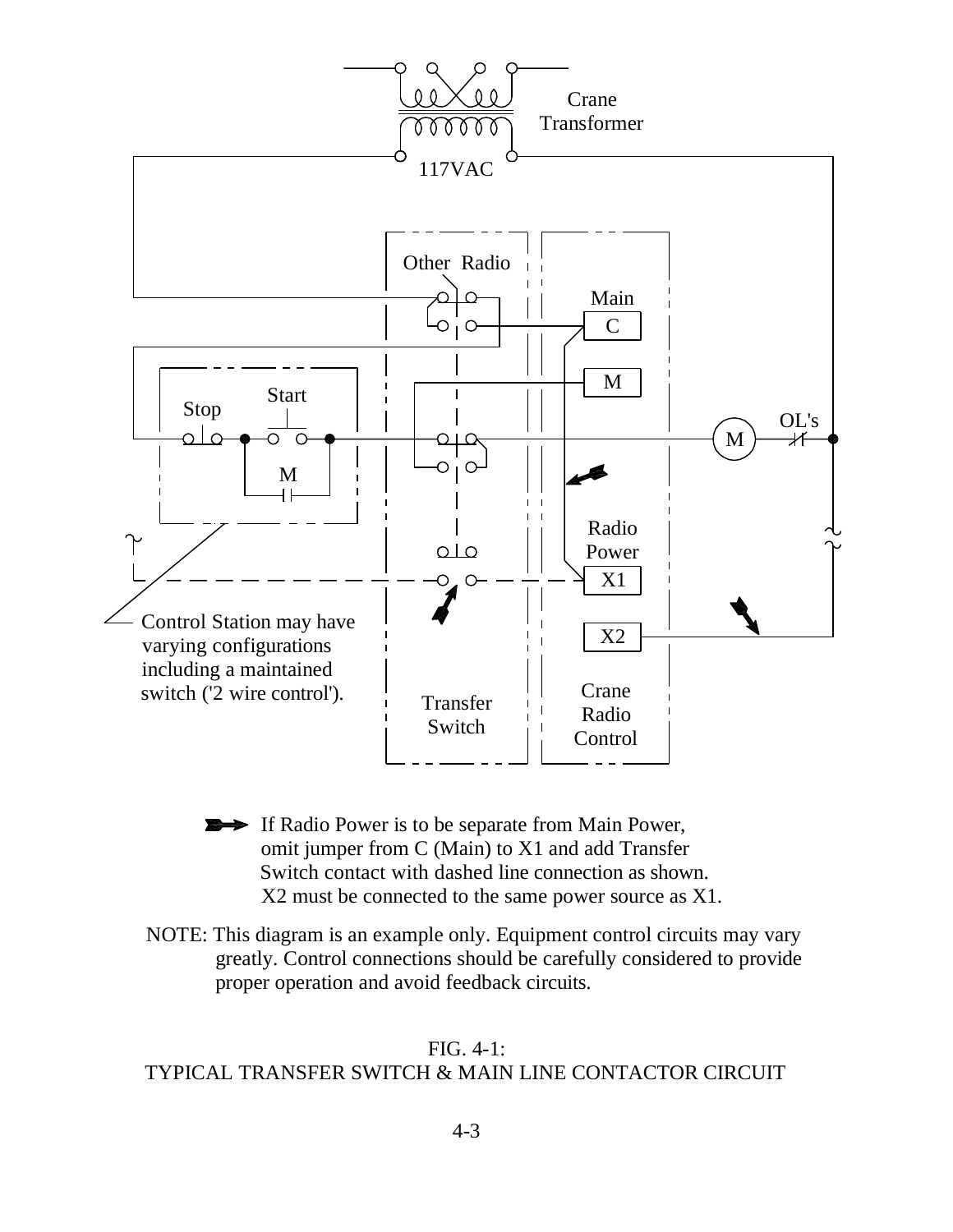

**R**

**T S A**

OK BATT.<br>Olow

**3**

**1 2**

**S**

**P O T**

**T**

**2**

**1**

**B**

**A**

**FIG. 4-2(G): OUTPUT CIRCUIT FUNCTIONAL DIAGRAMS**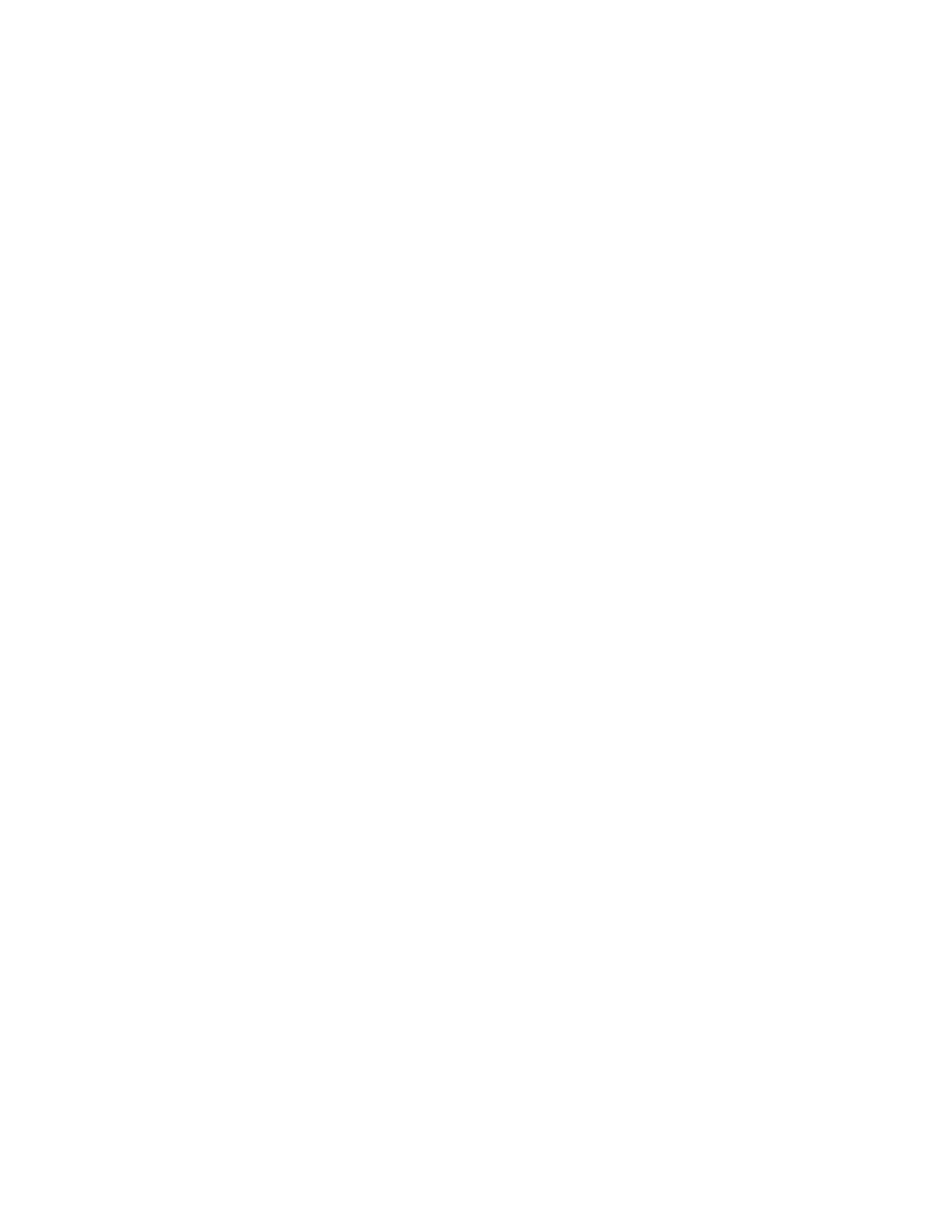#### INTERFACE LOGIC PANELS

#### 4.5.1 Required uses:

- 4.5.1.1 Contactor control voltage exceeds 120 VAC (cab masters are often full voltage) - see 4.5.2.
- 4.5.1.2 Contactors larger than size NEMA 4, or multiple contactor coils are simultaneously operated.
- 4.5.1.3 Contactors with DC coils are used.
- 4.5.2 Upgrading Contact Rating
	- 4.5.2.1 When voltage or current rating of output contacts is insufficient to operate a contactor directly, an interposing relay must be used.
	- 4.5.2.2 The coil of the interposing relay used should be operable within the output contact ratings:
		- 120 VAC, maximum size NEMA 4 contactor.

#### 4.5.3 Logic Expanding

- 4.5.3.1 When more than one contact closure per output is required or additional logic through combinations requires more output contacts than available at the terminal strip, additional contacts must be made available through the use of interposing relays.
- 4.5.3.2 The addition of a logic panel can also simplify pendant, pushbutton, or cab master wiring. Assure isolation of all operating modes by the application of the Transfer Switch. Equipment control circuits may vary greatly. Control connections should be carefully considered to provide proper operation and avoid feedback circuits.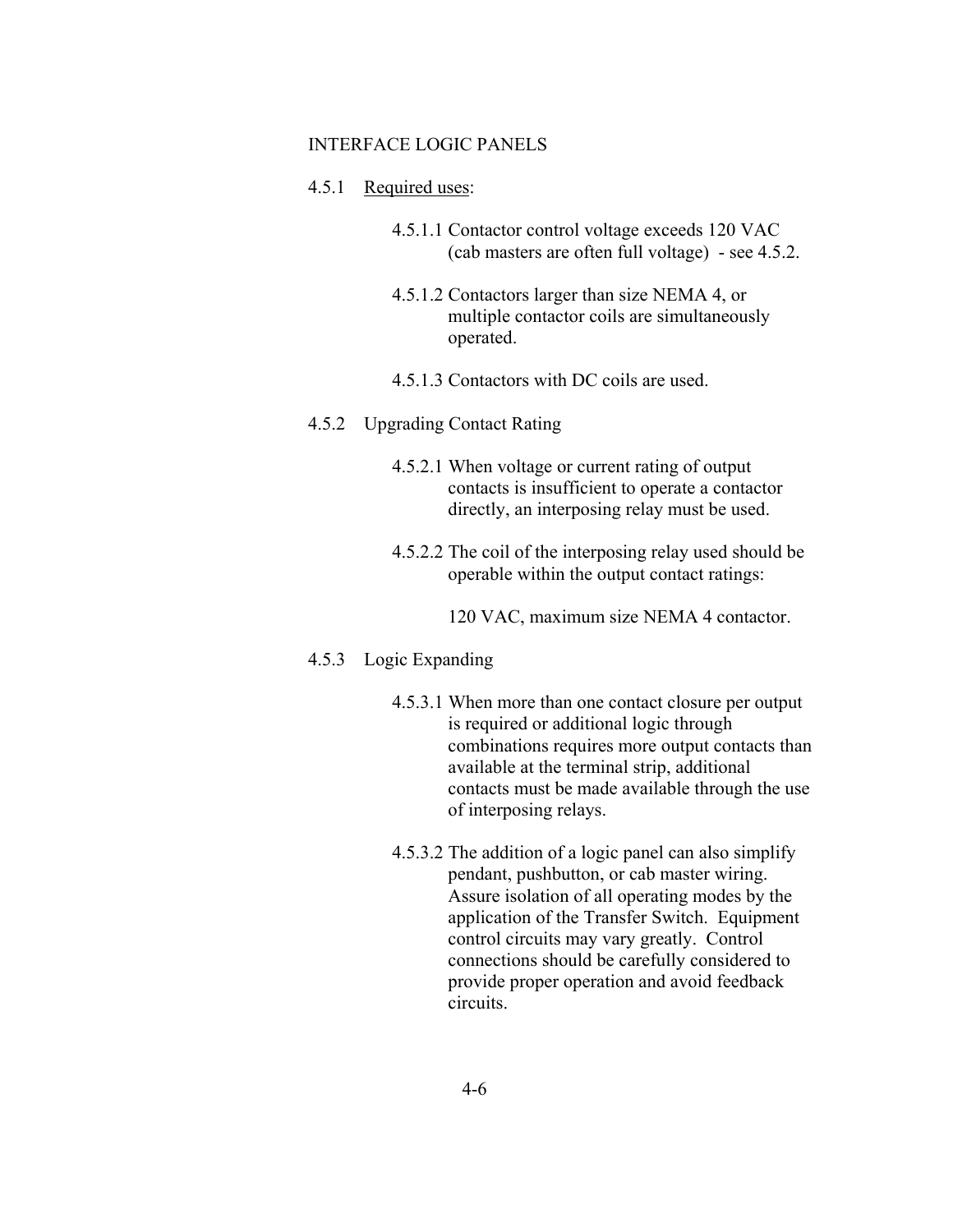#### 4.6 START-UP PROCEDURE

- 4.6.1 Before Power-up Check List:
- 1. Cabinet mounted per Outline Drawing and Manual paragraph 4.2.
- 2. All conduit entry thru bottom of cabinet, away from Antenna.
- 3. Receiving Antenna must be visible from operating area, in all directions and over entire range of operation. \*
- 4. Internal components and connections are tight and secure.
- $\Box$  5. Channel(s) for transmitter(s) to operate unit are selected on the Scanning Control Receiver. See tag(s) on transmitter(s) for frequency & channel.
- $\Box$  6. Transfer Switch, if used is in "Radio"
	- 4.6.2 Receiving Power-up Check List: (Transmitter off)
	- 1 With "On/Off" Rocker Switch on Controller in "Off" . position, turn on supply-power to radio (and controlvoltages of crane). Measure 100 to 140 VAC between radio terminals 'X1' & 'X2'.
	- 2 Smoke Test: Press Rocker Switch to "On" position. . Neon Indicator, next to Rocker Switch, lights and Control Receiver scans thru all selected channels continuously.
	- 3 Airwave Check: With squelch full clockwise, turn up . volume on Control Receiver. Listen for any signals present on selected operating channels. Pure "hissing" is a welcome sound! Anything else indicates possible competition on that frequency.

<sup>\*</sup> See "Options" Appendix.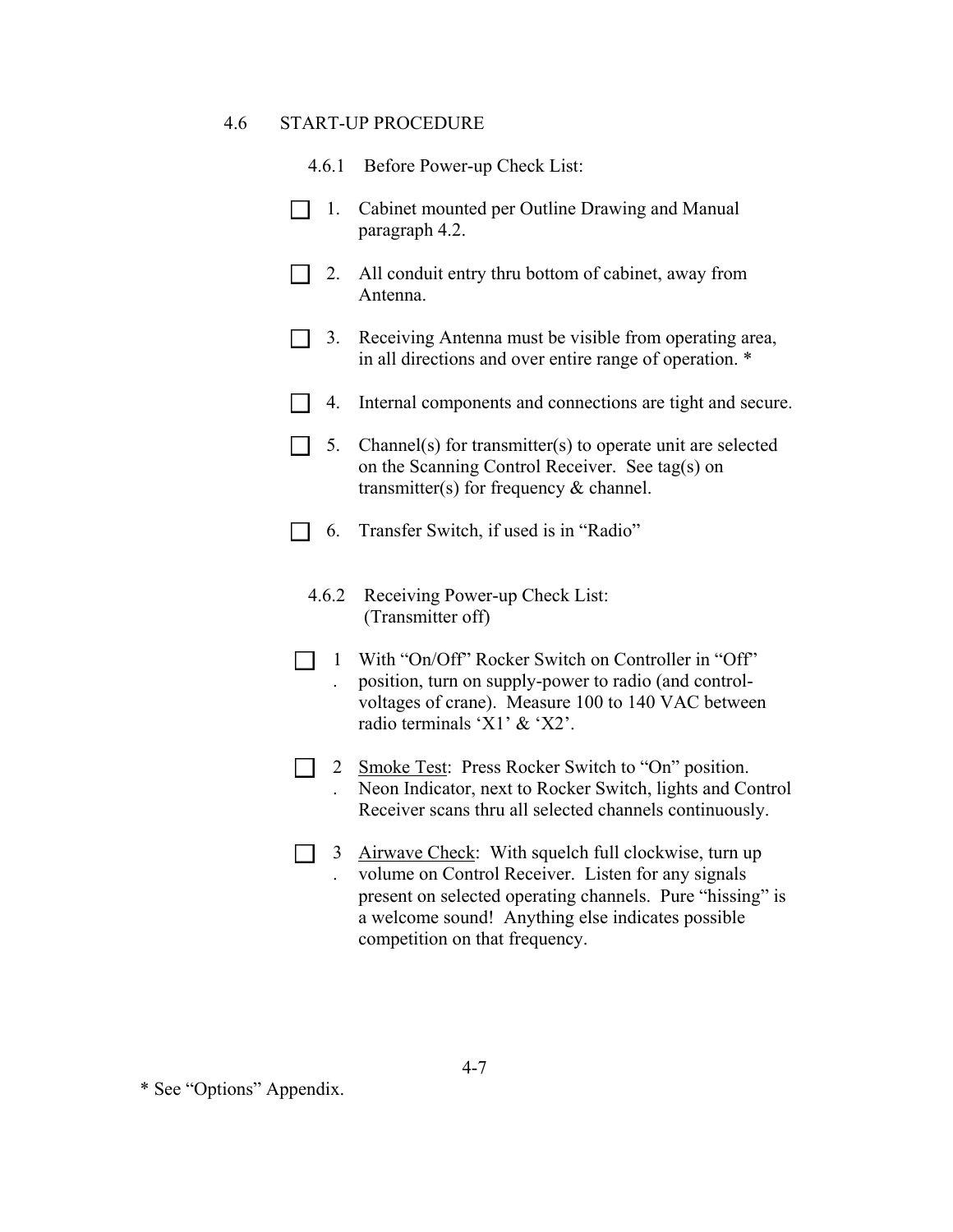- 4.6.3 Operational Check List:
- 1. Perform system Functional Test (5.2.3.4) on Manual page 5-5 using Operating Procedure (2.3 on Manual Page 2-1), ALL functions, even if not used on this application.
- 2. Range Test:

Employing proper safety precautions, operate from the extreme locations in the area.

- 3. Show  $&$  Tell everyone who will listen!
- 4. Leave the Operation  $\&$  Maintenance Manual on-site, since it will be what is needed when it is need and where it is needed!
	- 4.6.4 Problems

 See Section 5 in the Operation & Maintenance Manual. If perplexed, call the Robinson Engineering factory from on-site. Have serial number of unit and Manual ready!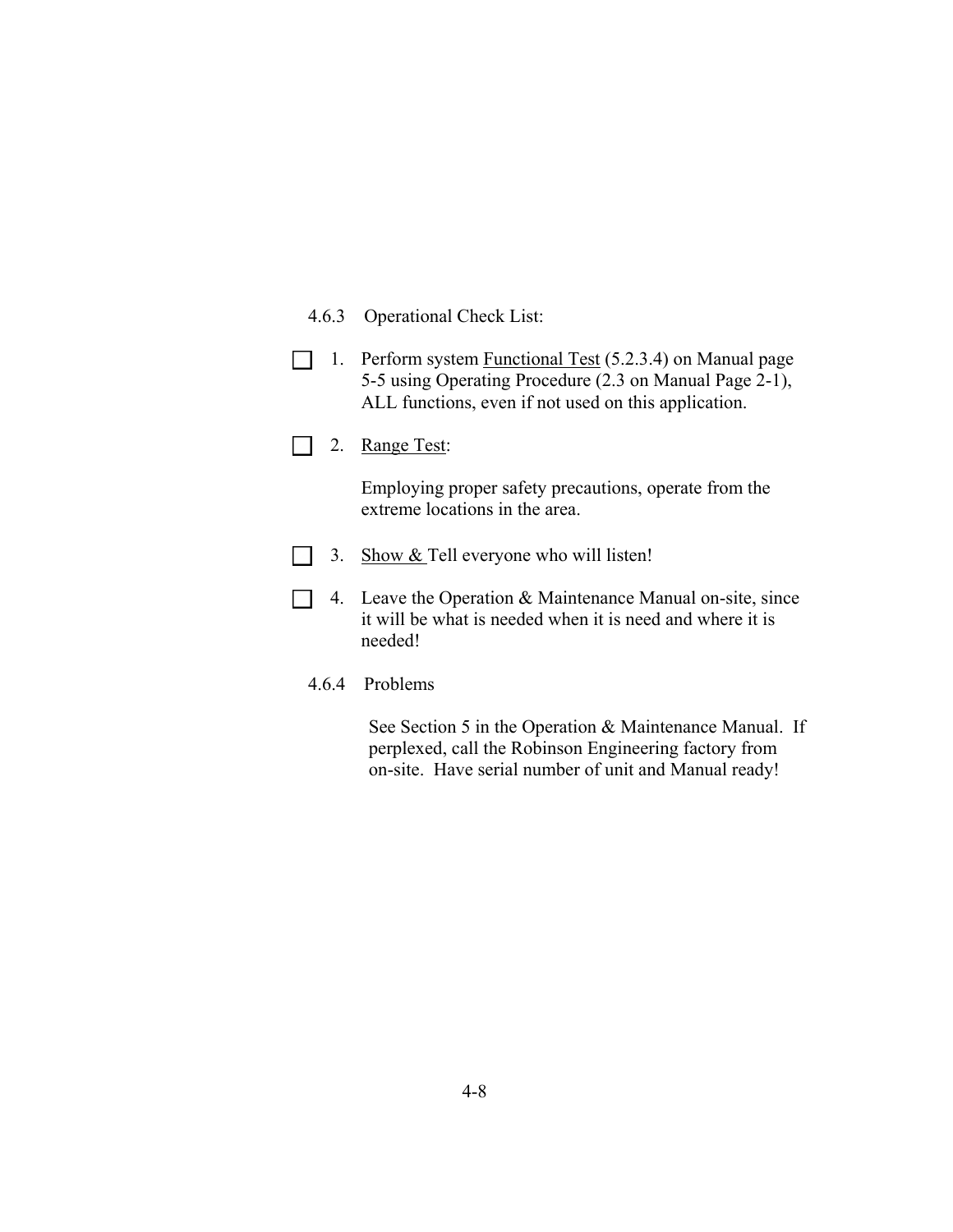#### SECTION 5

# **MAINTENANCE**

 The system is of modular design, with plug-in type electronic sub-assemblies and readily replaceable electrical components. Trouble can be corrected by locating and replacing the defective part, using the substitution method. It is suggested that spare parts be obtained for replacement purposes. Field repair of electronic sub-assemblies is not recommended. Improper techniques can result in damage to components and voiding of warranty. The factory will provide prompt test and repair or replacement of returned defective or questionable parts, including the complete transmitter, at nominal costs; or at no cost under warranty. Federal Communications Commission Rules and Regulations require that tuning adjustments on the radio frequency (RF) portion of the transmitter be made only by a properly licensed person.

### 5.1 PREVENTIVE MAINTENANCE

No preventive maintenance is required except for periodic inspection for security of hardware, harnessed internal wiring and to check for intrusion of dirt or foreign matter. Relay contacts may be checked for excessive arcing by cycling through all motions. Replace parts as necessary.

## 5.2 CORRECTIVE MAINTENANCE

5.2.1 General - In case of suspected Radio Remote Control System trouble, activate the back-up controls and check for normal machine operation. If back-up system operation is not normal, locate and correct trouble in basic equipment before proceeding to radio equipment.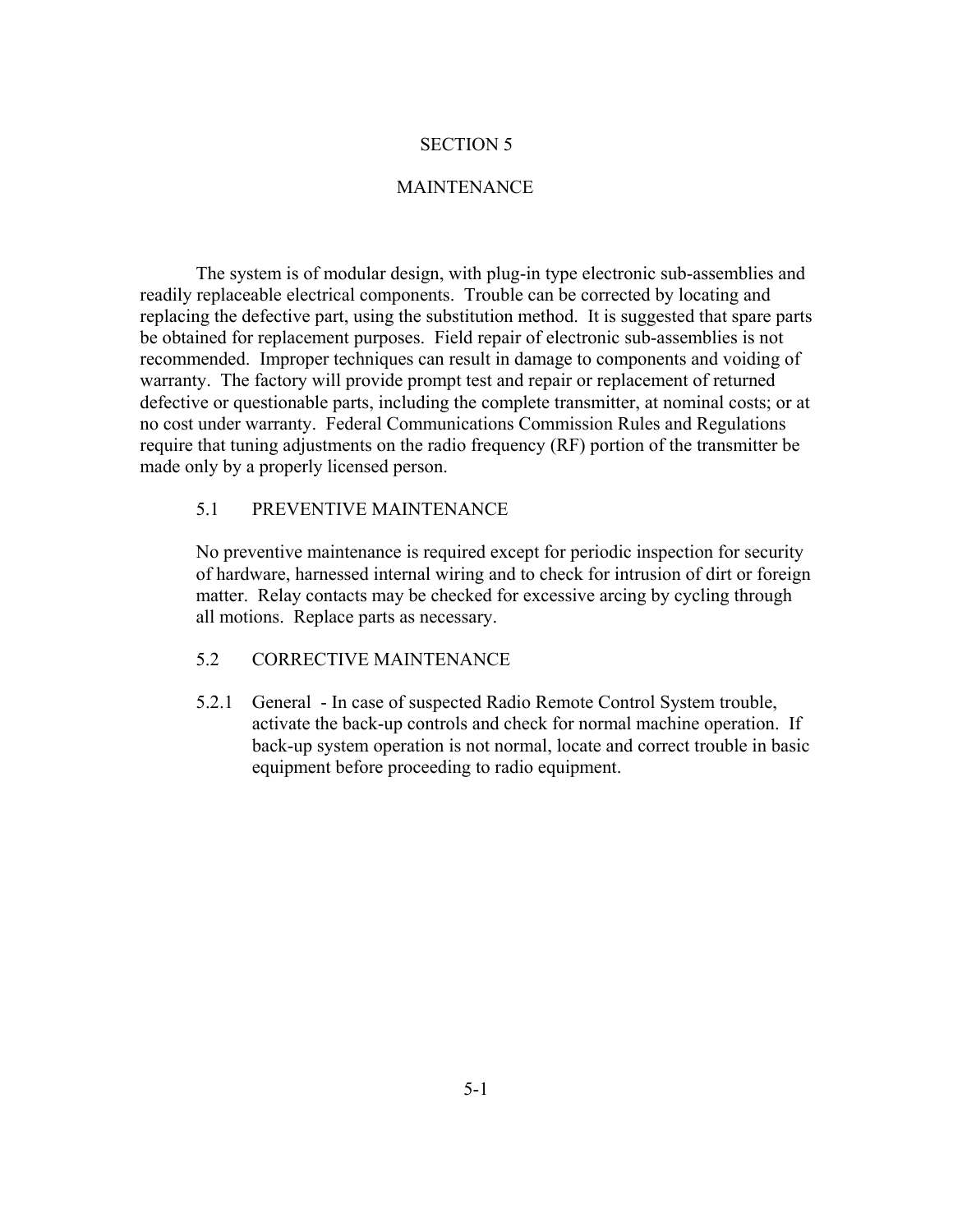- 5.2.2 Transmitter (See Block Diagram, Transmitter, Fig. 3-1, and Transmitter Components, Fig. 5-1H).
- $5.2.2.1$  Replaceable Battery Battery voltage may be measured at the battery terminals. A green indicating light "OK" will flash if battery voltage is adequate. If the battery is low, the red indicating light "LOW" will flash, and the battery should be replaced.
- 5.2.2.2 Transmitter Test  $A$  simple qualitative check of transmitter operation may be made by monitoring the receiver. A normal signal will exhibit a characteristic 25-Hertz "motorboat" sound in the Receiver speaker due to the 25 Hz. Pulse modulation. Failure to quiet receiver noise indicates no transmitter output. Receiver quieting, but without presence of modulation, indicates RF output, but defective transmitter coder.
- CAUTION: When the Master Relay (and Main Contactor) is energized, any energized motion relay will cause crane motion.
	- 5.2.2.3 Multiple System Applications  $-$  A transmitter may be converted from operation of one unit to another by changing the Address Plug installed in the transmitter. The unit to be controlled must have the proper receiver frequency channel activated. Each transmitter frequency is marked on the frequency control crystal.

Access to the interior of the transmitter is made by removing the two Phillips head screws retaining the stainless steel box and removing the face panel assembly. Internal arrangement of parts is shown by Figure 5- 1H. Address Plugs may be accessed by unplugging from bottom of transmitter electronics assembly.

The Coder and RF Assemblies are connected to the Junction Board electrically and mechanically by two connectors oriented perpendicular to the boards.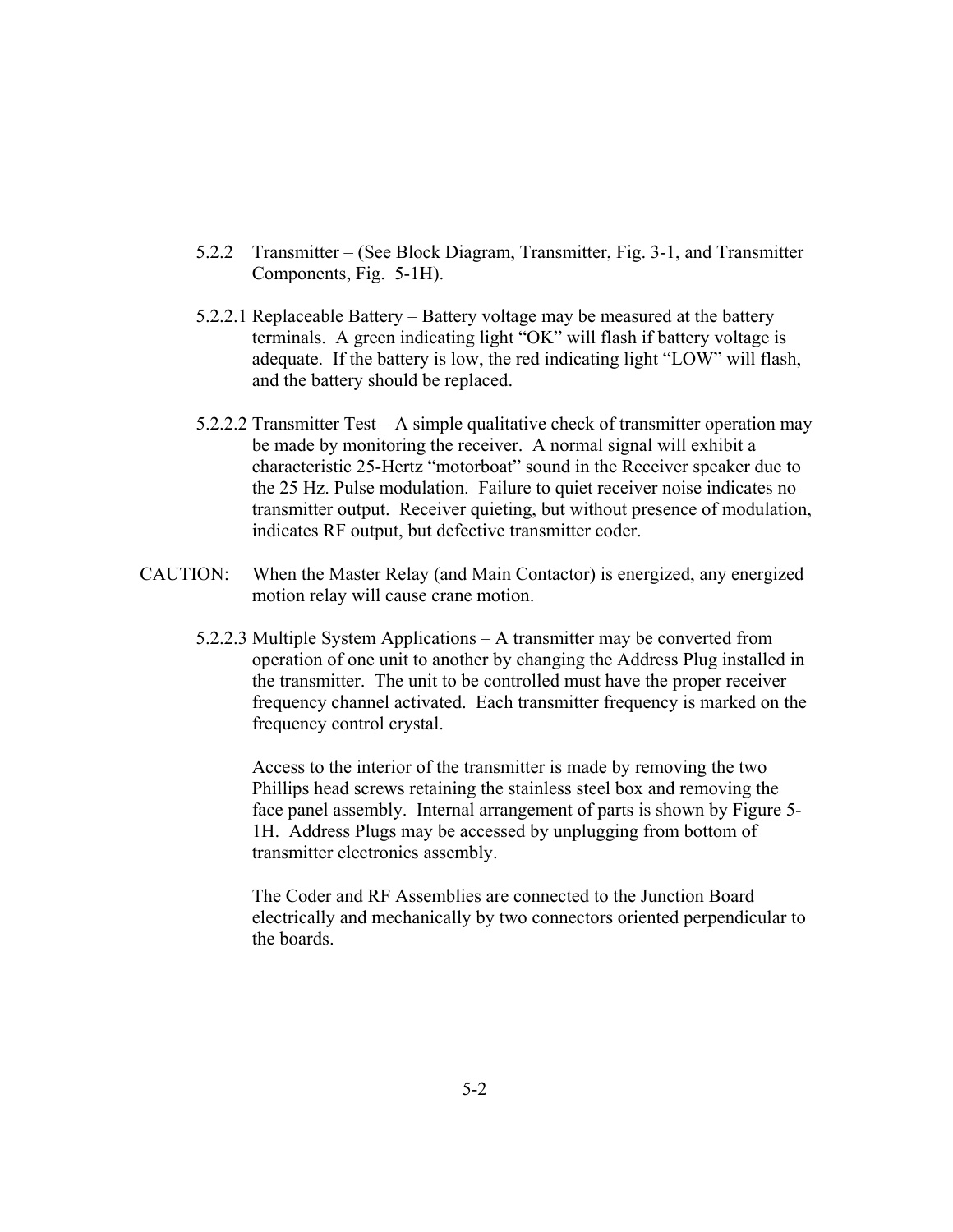

FIG. 5-1H HAND HELD, TRANSMITTER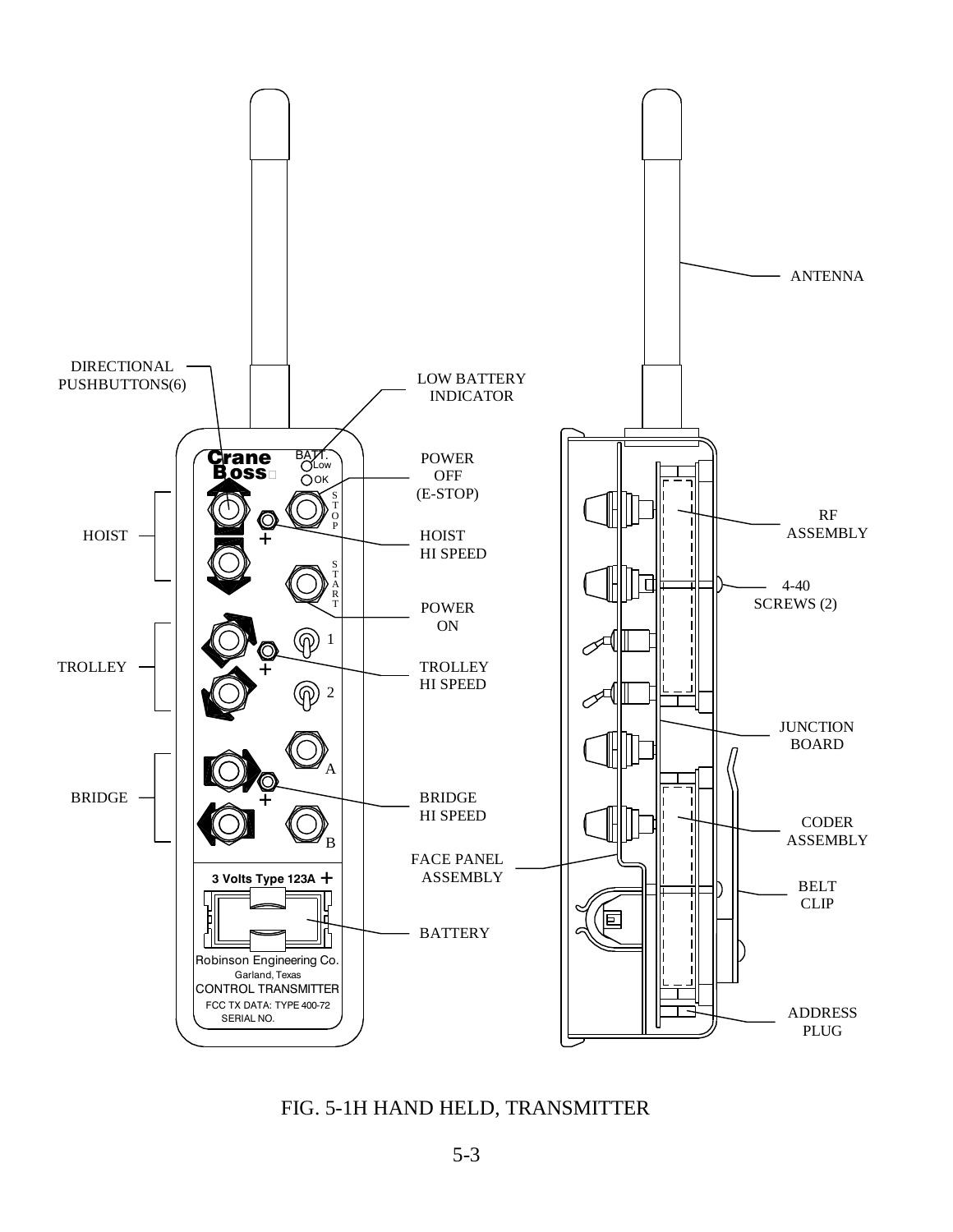- 5.2.3 Receiving Equipment The receiving equipment consists of a Receiver, a Controller, a Decoder and miscellaneous components (transformer, antenna, enclosure, etc.).
- $5.2.3.1$  Receiver The transmitter command signals transmitted to the Receiver are processed by the Receiver and are conducted to the Decoder via the Receiver Cable and the Controller board. The Decoder will return a command to the Receiver to lock onto a radio RF channel from which a valid address code has been received.
- $5.2.3.2$  Decoder The Decoder contains the DC power supplies and the logic processing circuits to convert the signals from the Receiver into output signals to drive the required relays. All of the relays on the Controller except the Master Relay are operated directly from the Controller.
- $5.2.3.3$  Controller The Controller contains the relays and terminal strips to provide isolation circuits to the Crane Controls. Each of the relays has an indicating light (LED and dropping resistor parallel to its coil to provide an indication of the operation in progress.
- WARNING: The set of parallel traces above the LH Decoder connection are used to Set the Receiving equipment Address at the factory. DO NOT attempt Any alteration!
- CAUTION: Keep fingers off of the board!
- CAUTION: Keep fingers off of the fuse!
- CAUTION: Use extreme care when probing the board with voltmeter probes, etc.!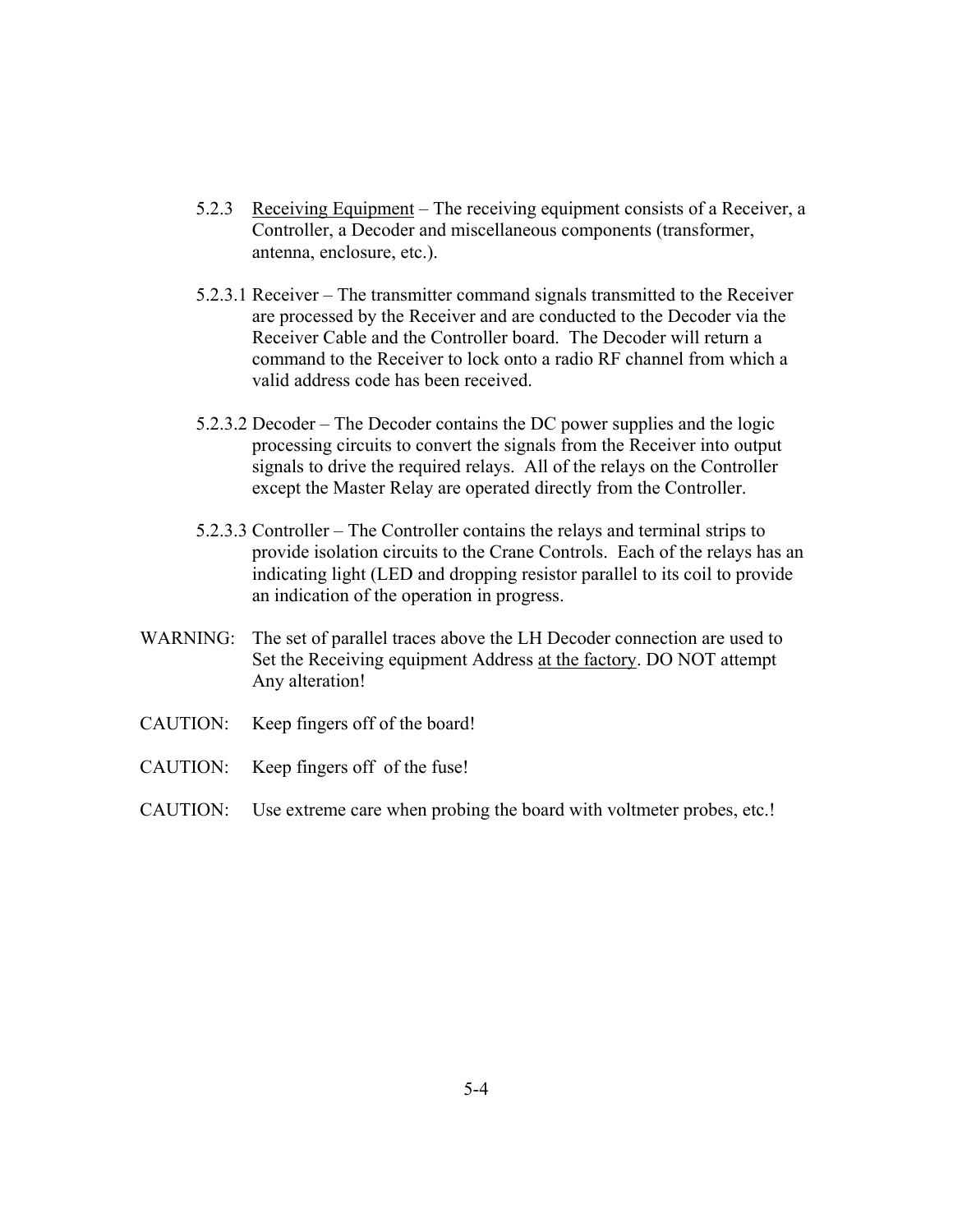#### MAINTENANCE CHECKS

- CAUTION: MAKE CERTAIN THAT THE POWER SWITCH IS 'OFF' WHILE PLUGGING OR UNPLUGGING , CONNECTING OR DISCONNECTING ANY COMPONENT. Non-observance may result in damage and void the warranty.
- CAUTION: When the Master Relay (and Main Contactor) is energized, any energized motion relay will cause crane motion.

Refer to Block Diagram, Fig. 3-2 and Schematic Controller, to assist in tracing trouble.

5.2.3.4 System Functional Test -

# CAUTION: REMOVE MASTER WIRE(S) BEFORE PERFORMING THIS TEST TO AVOID INADVERTENT CRANE MOTION.

This test is performed with Transmitter in view of the Controller so that the LED indicators and relays may be observed. Have all modules in place, Transfer Switch in "Radio" and Power Switch "On" (Neon Indicator lit).

| Action                                                          | <b>Anticipated Result</b>                                                                                                      |
|-----------------------------------------------------------------|--------------------------------------------------------------------------------------------------------------------------------|
| 1. Turn Transmitter "ON"<br>("Start" Pushbutton)                | Address and Enable relays will operate<br>(observe indicators). Master relay<br>indicator will light. See Note, page 5-6.      |
| 2A. Operate "Aux toggle"<br>Switches "1" and "2".               | "Aux" "1" and "2" relays will operate.                                                                                         |
| 2B. Operate Aux pushbuttons<br>"A" $\&$ "B".                    | "A" will operate A and "B" will operate<br><b>B.</b>                                                                           |
| 3. Operate motion switches.                                     | Each function relay is energized.                                                                                              |
| Operate "+" (second speed)<br>4<br>of respective motion switch. | "B2", "T2" $\&$ "H2" relays<br>Energized at the addition of the<br>"+" pushbutton in conjunction<br>with the chosen direction. |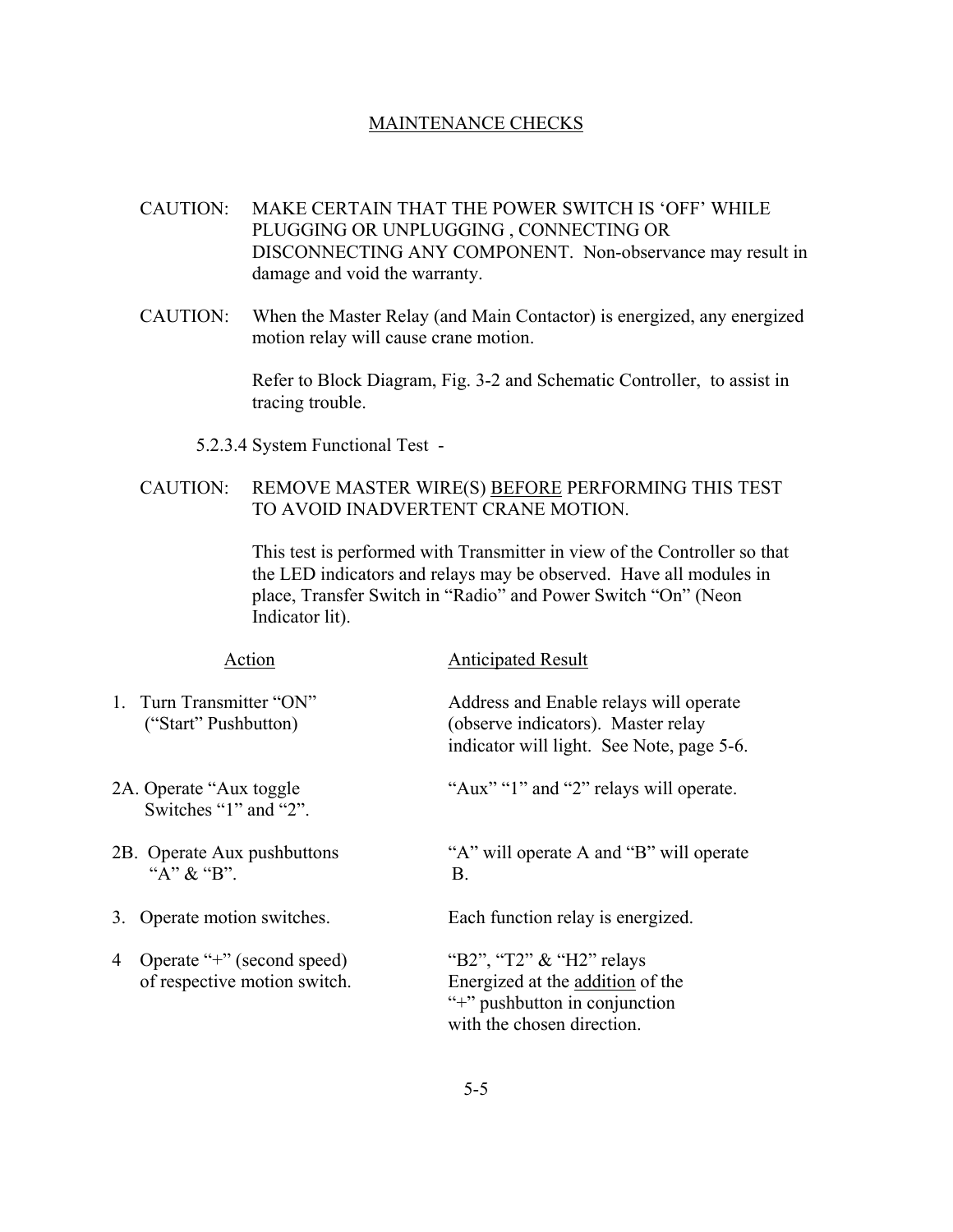If any relay and its LED indicator fails to operate, replace the Decoder. (See "CAUTION", above).

Motion Switches are electrically interlocked, causing "shutdown" of respective motion when opposite direction is energized at the same time.

This test provides an opportunity to observe the relays operate mechanically and an opportunity to detect a defective relay. It may also be used as an aid in locating problems in the output circuits to the crane.

NOTE: If step 1 does not provide any of the indications noted and all voltage checks of paragraph 5.2.3.5 are correct, replace the Controller. (See Safety Circuit, page 5- 10). (See "CAUTION" above).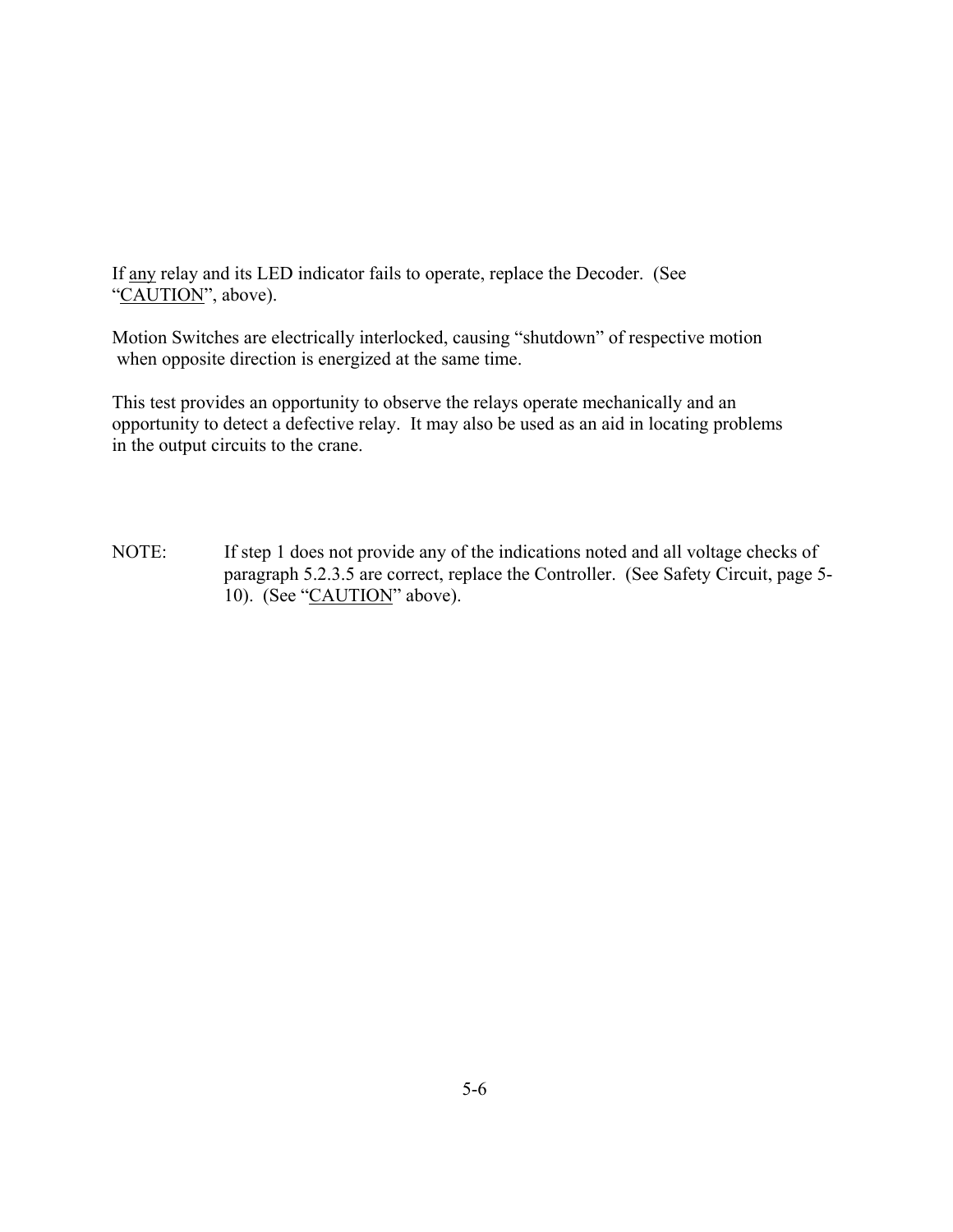

 $FIG. 5-2$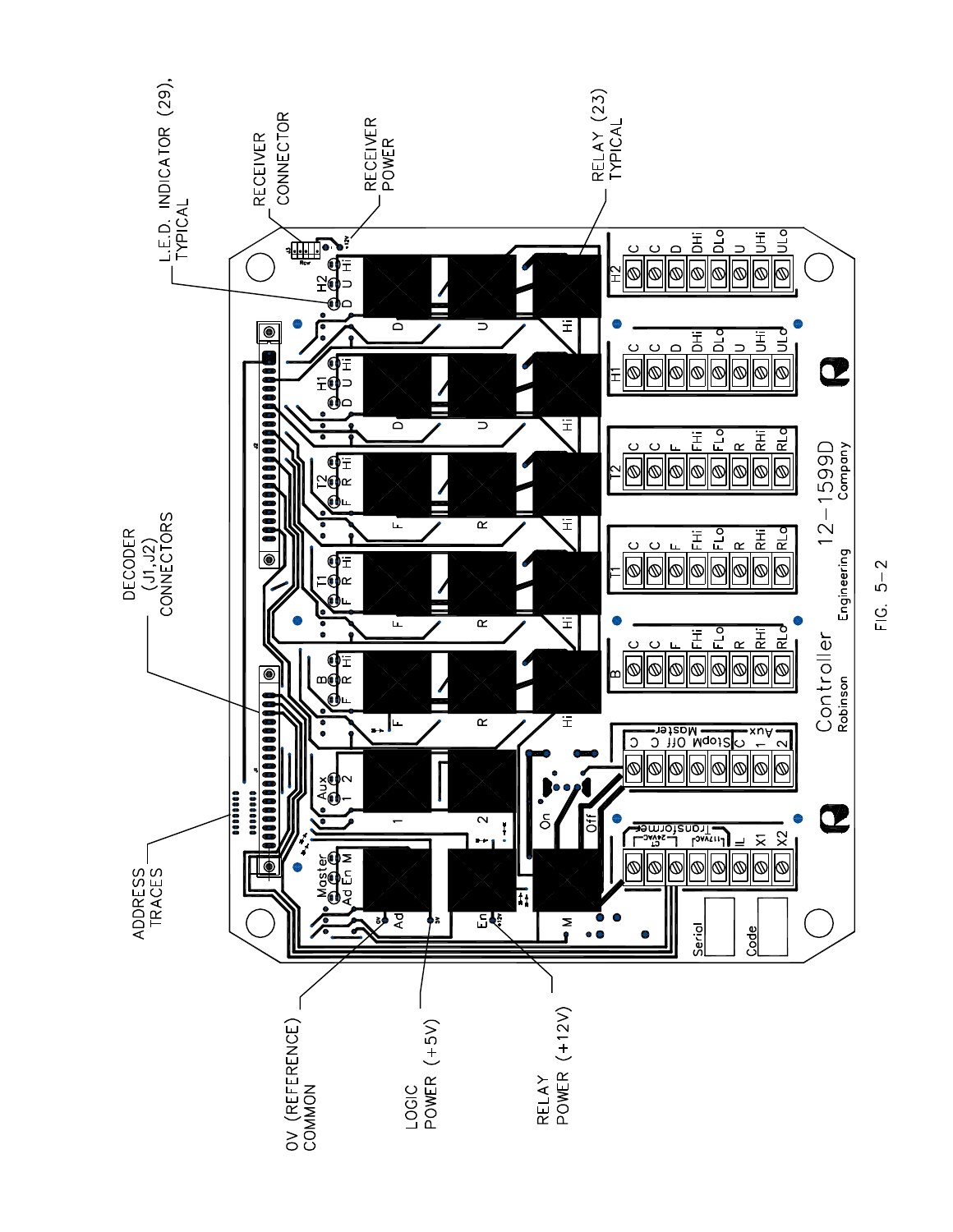5.2.3.5 Voltage Checks:

| <b>Test Points</b>                   | Voltage                                                                                                   | Test for                       |
|--------------------------------------|-----------------------------------------------------------------------------------------------------------|--------------------------------|
| Terminals "X1", "X2"                 | <b>117 VAC</b>                                                                                            | Input power                    |
| Terminals "117 VAC"                  | 117 VAC<br>(Neon indicator lighted)                                                                       | Power switch<br>"ON", Fuse OK. |
| Terminals "24 VAC" $(2)$<br>And "CT" | 24 VAC between<br>designated<br>Terminals), 12<br>VAC between "CT"<br>and each of the<br>above terminals. | Transformer<br>Output.         |

Do the above checks with and without the Decoder plugged in.

Without: If any of the above checks fail to provide the noted voltage reading, the component involved should be repaired or replaced. (See "CAUTION", top of Page 5-5).

With: If any of the above checks fail to provide the noted voltage readings, the Decoder should be replaced. (See " $CAUTION$ ", top of Page 5-5).

| Controller Board 0Vand +5V<br>(left of "Ad" relay)      | $5 \pm .2$ VDC                                                     | Decoder 5 VDC logic power.        |
|---------------------------------------------------------|--------------------------------------------------------------------|-----------------------------------|
| Controller Board 0V and 12V<br>(left of "En" relay)     | 15 to 18 VDC No Load.*<br>9.5 to 11.0 VDC under max<br>relay load. | Decoder 12VDC relay power.        |
| Controller Board +, - below<br>"Revr" connector (12VDC) | 15 to 18 VDC                                                       | Decoder 12 VDC receiver<br>power. |

\*Note: The type of meter used will vary the "No Load" readings considerably.

 If any of the above checks fail to provide the noted voltage readings, The Decoder should be replaced. (See "CAUTION", top of page 5-5).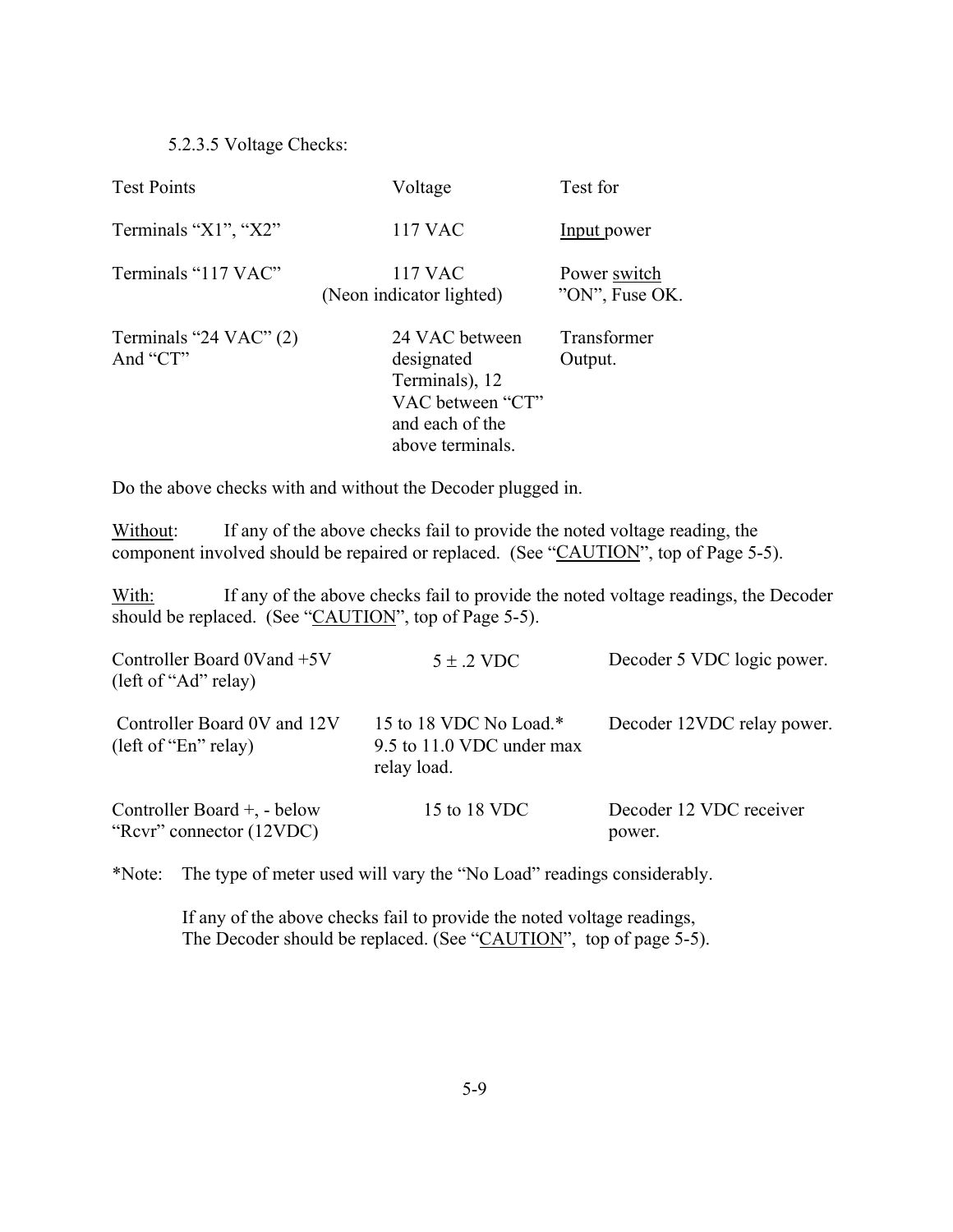5.2.3.6 Receiver – use the Transmitter qualitative test, paragraph  $5.2.2.2$  to check the Receiver. If receiving range appears to be reduced, check antenna for defects and proper connections.

NOTE: The cable connecting the Receiver to the Controller should not be ignored. A continuity test may be appropriate. (See "CAUTION", top of Page 5-5).

5.2.3.7 Decoder  $-$  The only check for a suspected defective Decoder is substitution of a spare module.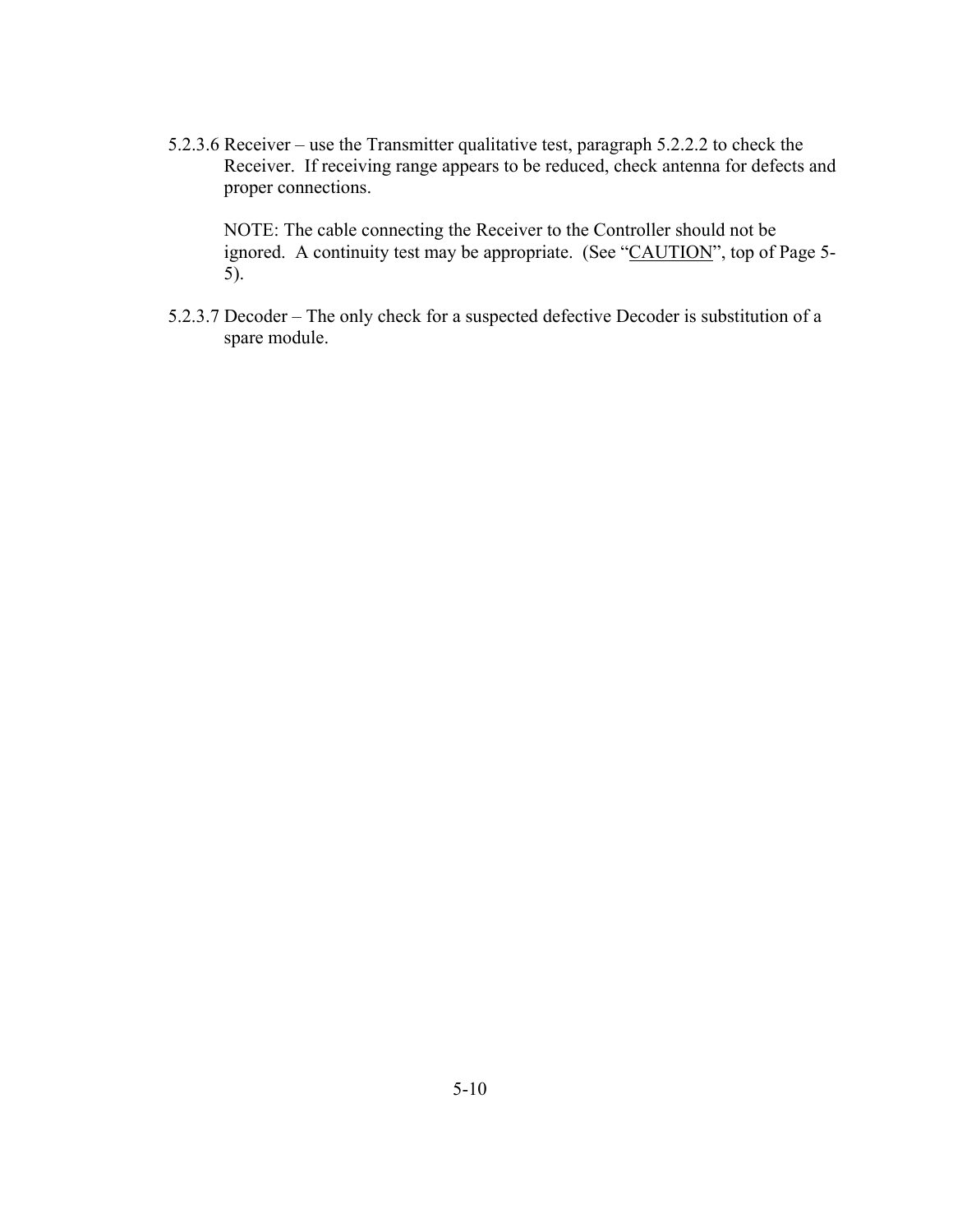5.2.3.8 Controller – Refer to Schematic, Controller, for assistance in circuit tracing.

CAUTION: When the Master (and Main Contactor) is energized, any energized motion relay will cause crane motion.

With Transmitter "OFF", all relays (and LEDs) should be de-energized.

Main Circuit  $-$  This circuit is designed to operate in the following sequence:

- 1. Transmitter "Off", all relays de-energized.
- 2. Transmitter "ON", Address and Enable relays energized.
- 3. Address and Enable relays energize Master Relay (M) if all Transmitter motion controls are "OFF". Address relay must be energized before any other function relay may be energized.
- 4. De-energizing the Address Relay by turning the Transmitter "OFF" deenergizes the Main Contactor, Enable and Master relays.

The Master Relay is controlled by relay contact circuits only. An examination of the Schematic will reveal that any motion relay energized will prevent the Master Relay from being energized  $-$  and so will a missing relay or a relay with a defective contact. Trouble in this circuit or in the isolated output circuits connected to the Crane Controls can be located and corrected by conventional electrical circuit tracing techniques.

Safety Circuit  $-$  This circuit is a comparison circuit between the Address relay and the Enable relay condition providing for a system shut down in the event of a mis-match of more than a fraction of a second duration. This arrangement provides protection from a welded contact or false operation of either of these safety components.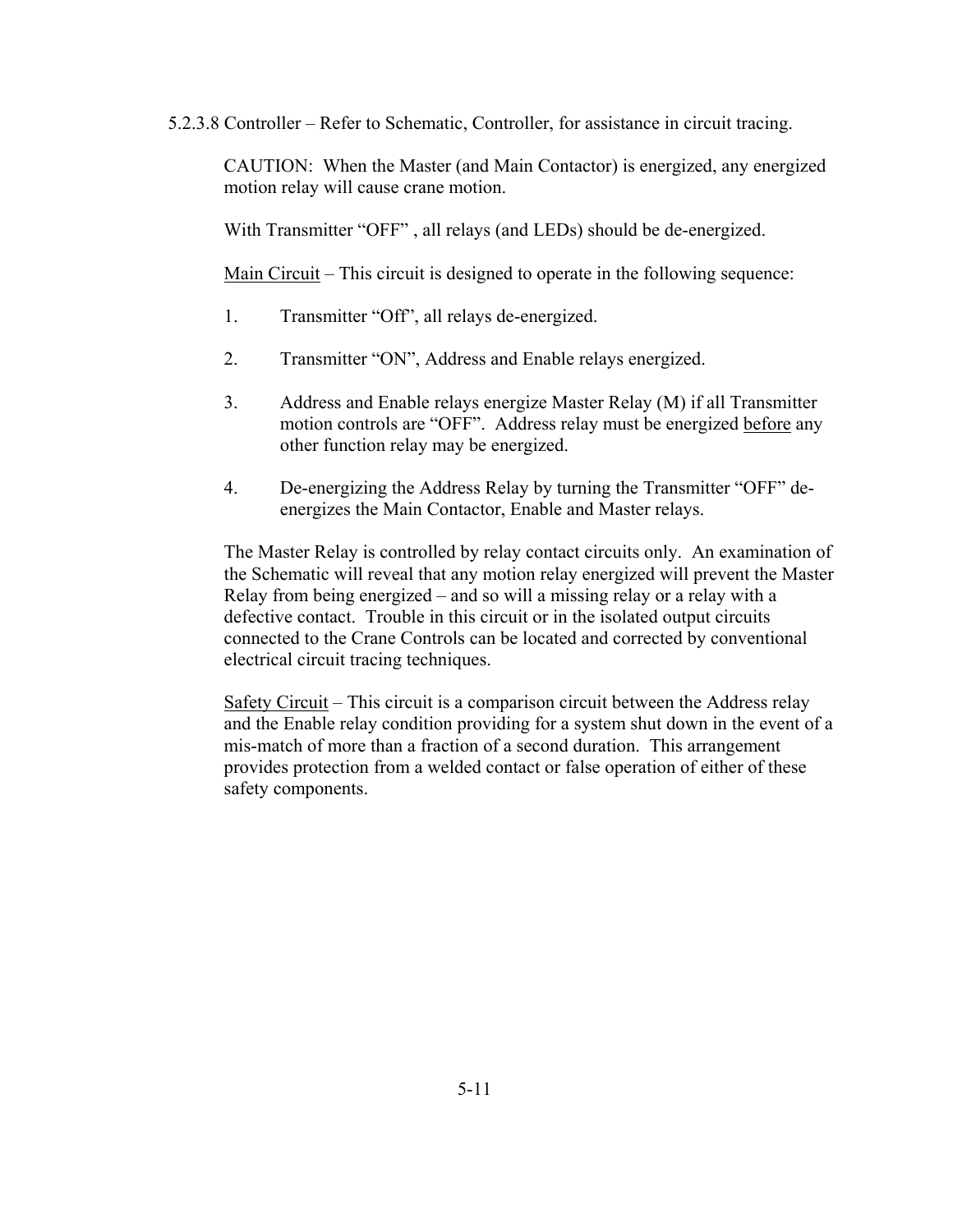# 5.3 REPLACEABLE PARTS

When purchasing parts from the factory, please provide the Serial Number of your equipment (see nameplate on Transmitter or Receiving Equipment).

|       |                                                                | Quality/<br><b>System</b>                         | Recommended<br><b>Spare Parts</b> | Quantity/<br><b>Spare Parts Kit</b> |
|-------|----------------------------------------------------------------|---------------------------------------------------|-----------------------------------|-------------------------------------|
| 5.3.1 | Transmitting<br>Equipment:                                     |                                                   |                                   |                                     |
|       | Transmitter,<br>Model 200 H                                    | $\mathbf{1}$                                      | $\mathbf{1}$                      |                                     |
|       | Antenna                                                        | $\mathbf{1}$                                      | $\mathbf{1}$                      |                                     |
| 5.3.2 | Receiving<br>Equipment:                                        |                                                   |                                   |                                     |
|       | Control Receiver<br>Receiver Cable<br>Antenna Cable<br>Antenna | $\mathbf{1}$<br>1<br>$\mathbf{1}$<br>$\mathbf{1}$ | $\mathbf{1}$<br>$\mathbf{1}$      | $\mathbf{1}$                        |
|       | Decoder                                                        | $\mathbf{1}$                                      | $\mathbf{1}$                      | $\mathbf{1}$                        |
|       | Fuse, 8AG-2A<br>(not instrument<br>rating)                     | $\mathbf{1}$                                      | 5                                 | 5                                   |
|       | Transformer,<br>117/24V (CT)                                   | $\mathbf{1}$                                      | $\mathbf{1}$                      | $\mathbf{1}$                        |
|       | Controller<br>(Relay PCB<br>Assembly<br>w/Relays)              | $\mathbf{1}$                                      |                                   |                                     |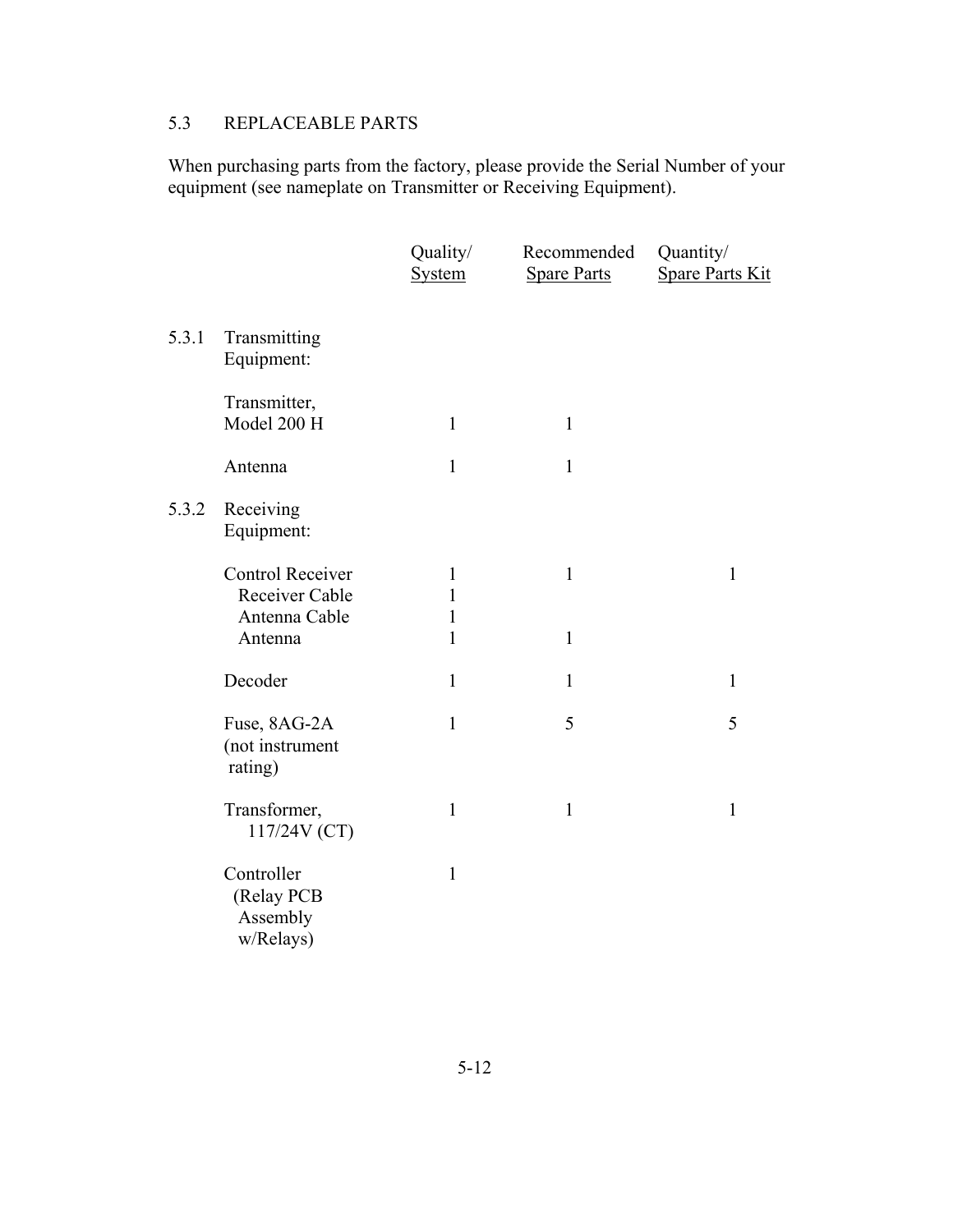# INDEX

| Adjustments; | Frequency,                        |      | 5. /page 5-1                     |
|--------------|-----------------------------------|------|----------------------------------|
|              | Antenna: Receiving: Installation, | $\&$ | 4.2.4/page 4-2<br>4.6.1/page 4-7 |
|              | Remote,                           |      | 4.2.4.1/page 4-2                 |
| Battery;     | Voltage,                          |      | 5.2.2.1/page 5-2                 |
| Coding;      | Address,                          |      | 1.2.3/page 1-2                   |
|              | Address,                          |      | $3.1$ /page 3                    |
|              | Address,                          |      | 3.3.4/page 3-6                   |
|              | Address,                          |      | 2.2.3/page 5-2                   |
|              |                                   |      |                                  |
| Frequency;   | Adjustment,                       |      | 5./page 5-1                      |
|              | Carrier,                          |      | 3.1/page 3-1                     |
|              | Marked,                           |      | 5.2.2.3/page 5-2                 |
|              | Scanning,                         |      | 3.3.2/page 3-5                   |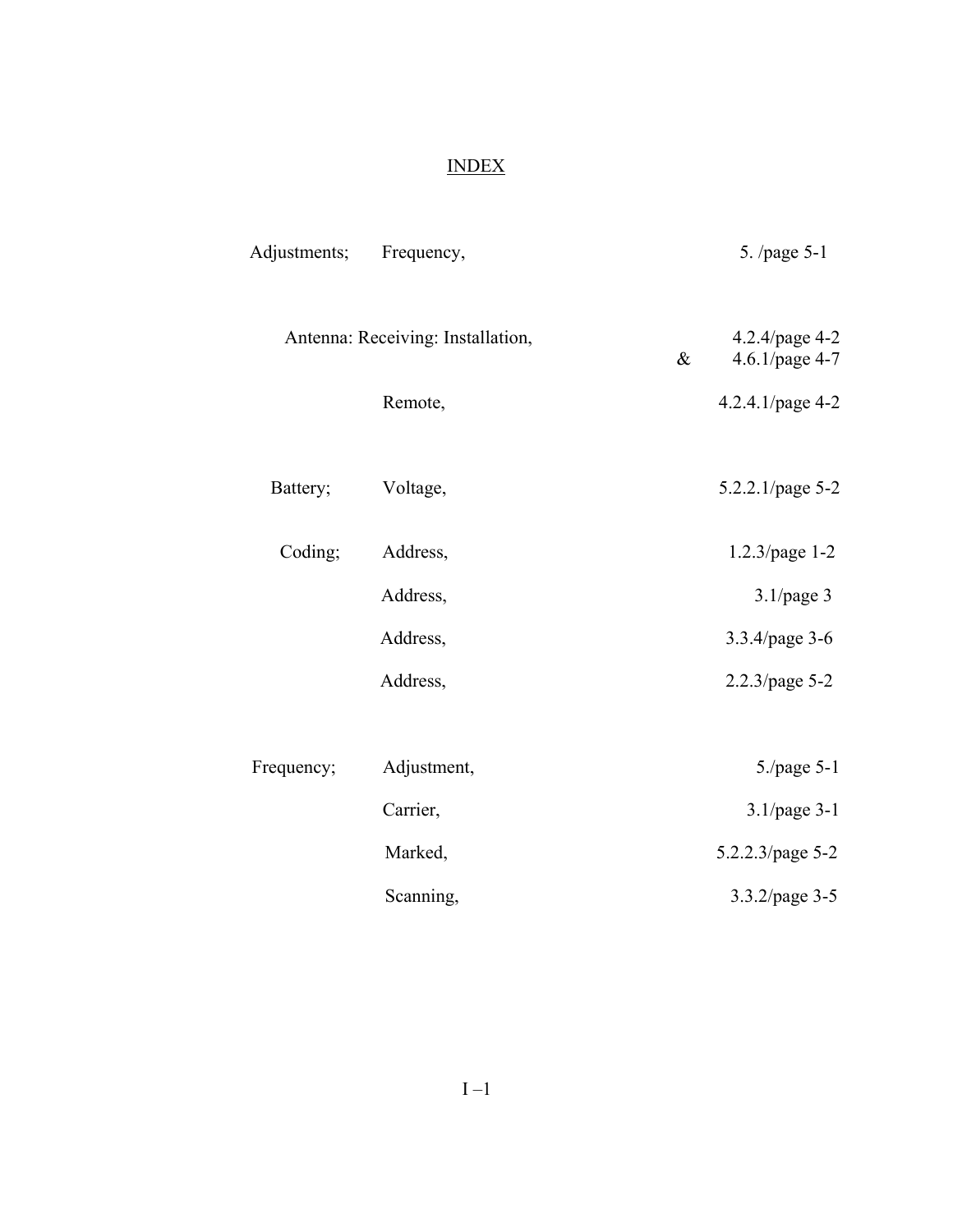# INDEX

| Operating; | Abnormal,         | 2.4/page 2-2      |
|------------|-------------------|-------------------|
|            | Multiple System,  | $3.1$ /page 3-1   |
|            | Multiple Systems, | 5.2.2.3/page 5-2  |
|            | Normal,           | $2.3$ /page 2-1   |
|            | Transmitter,      | $2.2$ /page 2-1   |
|            | Transmitter,      | 5.2.2.3/page 5-2  |
|            |                   |                   |
| Output;    | Contact Rating,   | 3.3.5/page 3-6    |
|            | Contact Rating,   | 4.5.2/page 4-6    |
|            | Contacts,         | 4.4.2/page 4-5    |
|            | Indicating Light, | 4.2.3/page 4-1    |
|            | Logic Expanding,  | $4.5.3$ /page 4-6 |
|            |                   |                   |

| Power; | Incoming A.C., | $4.2.5$ /page 4-2 |
|--------|----------------|-------------------|
|--------|----------------|-------------------|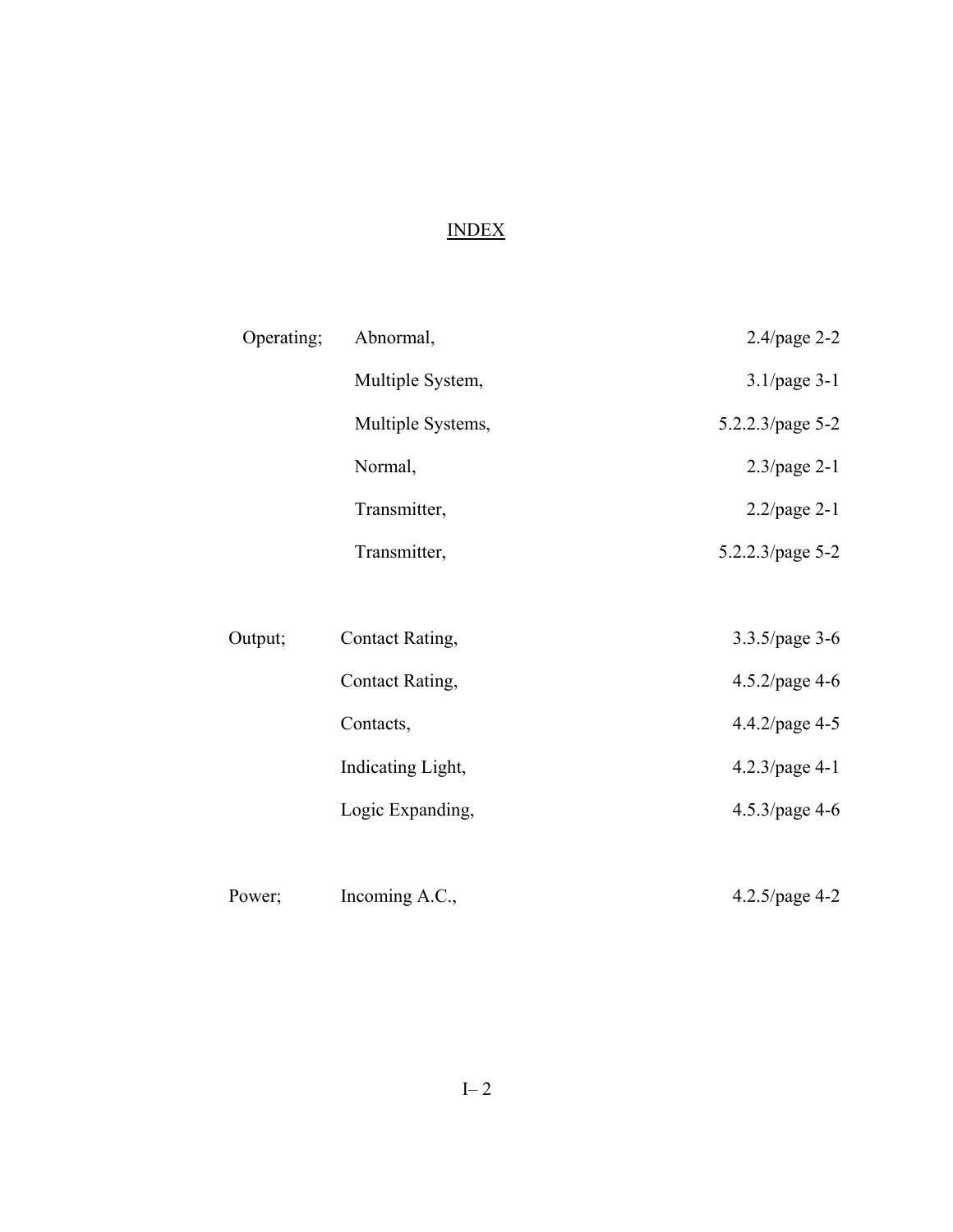# **Crane Boss 200**

#### TROUBLESHOOTING INDEX

#### 0. GENERAL

BACK-UP: 5.2.1

FAILSAFE: 1.2.3(2.), 2.3.7, 2.4

MODULARITY: 1.2.1(6.), FIG. 3-1 & 3-2, FIG. 5-1H & 5-2

INTERCHANGEABILITY: 3.2 & 3.3, 5.2.2 & 5.2.3

POWER SUPPLY: 2.1, 3.3.3, FIG. 4-1, 5.2.3.5

CODE: 1.2.3(4. & 7.), 3.1, 3.3.4, 5.2.2.3, 5.2.3.3, FIG. 5-2

I. TRANSMITTING & RECEIVING

 BATTERY: 1.2.4, 5.2.2.2 OPERATION: SECTION 2, 3.1 FREQUENCY(S): 1.2.3(7.), 2.4(3.), 3.1, 3.2, 3.3.2, 4.6.1(5.), 4.6.2(3.) SIGNAL(S): 3.2, 3.3.2, 5.2.2.2, 5.2.3.1 UNIVERSAL: 2.3(3.), 3.2, 5.2.2.3 ALL-STOP: 2.3(7.), 2.4, 3.1, 5.2.3.8 RECEIVING: 3.3.2, 5.2.2.2, 5.2.3.1 FIELD ADJUSTMENT: 1.2.3(6.), 3.3.2, 4.6.3(2.), 5.2.3.6 ANTENNA: 3.3.1, 4.2.4, 4.6.1(3.), 5.2.3.6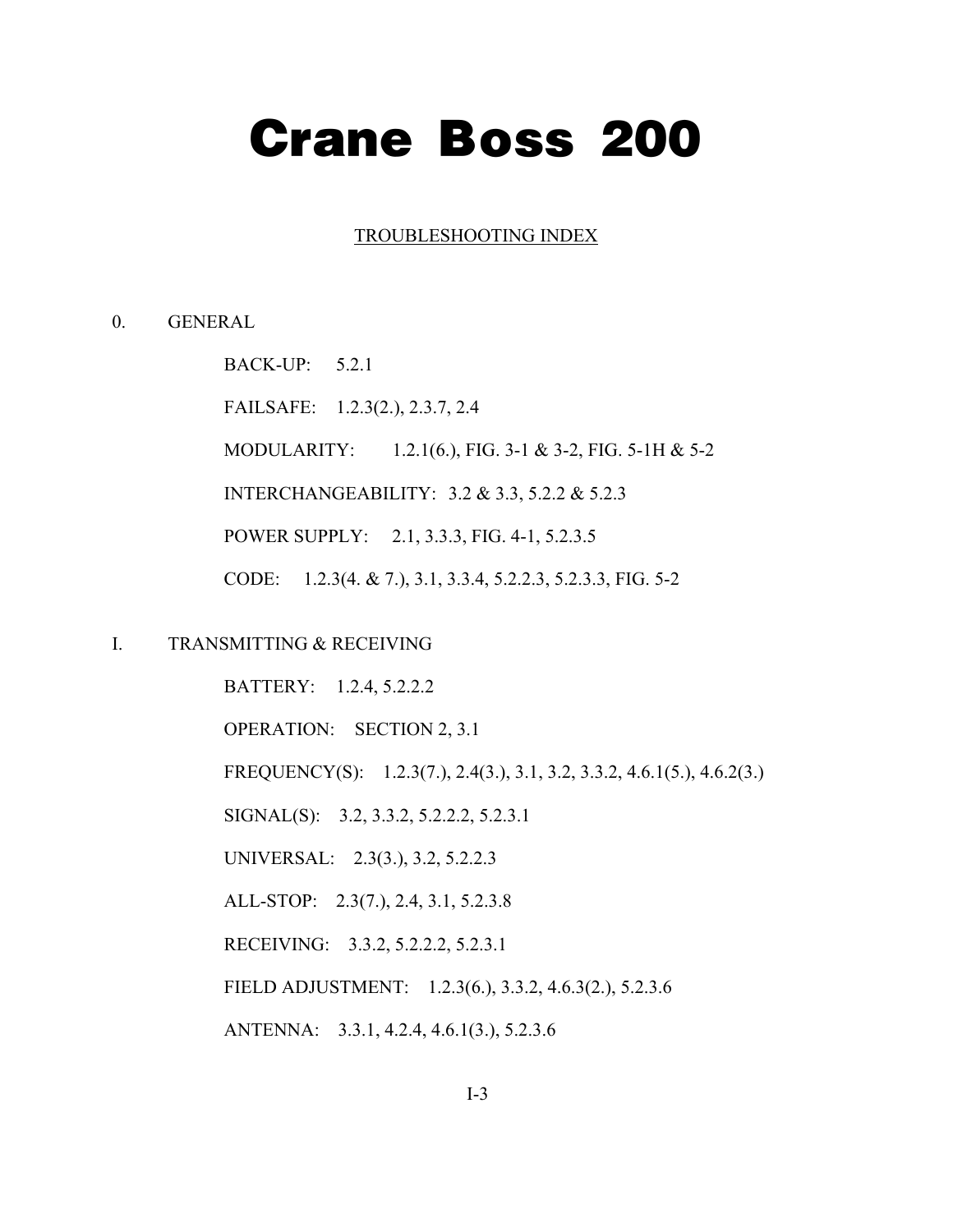# II. (EN)CODING & DECODING

 ADDRESS: 1.2.3(7.), 2.3(3.), 3.1, 3.2, 3.3.2, 3.3.4, 5.2.2.3, 5.2.3.3, 5.2.3.8 "DRY RUN": 5.2.3.4

DECODING: 3.3.3, 5.2.3.7

III. SAFETY & SEQUENCE

OPERATION: 2.3(5.), 2.4

SIGNAL(S): 3.3.5, 5.2.3.8

MASTER: 2.3(5.), 2.4, 5.2.3.8

#### IV. INPUTS & OUTPUTS

 SWITCHES: 2.3(5. & 7.), 5.2.3.4 RELAYS: 3.3.5, 4.4.2, 4.4.3, 4.5, 5.2.3.4 & FIG. 5-2 RELAY CIRCUITS: 1.2.3(5.), 1.2.4, 4.4, 4.5, 5.2.3.8 OUTPUT CIRCUITS: FIG. 4-1 & 4-2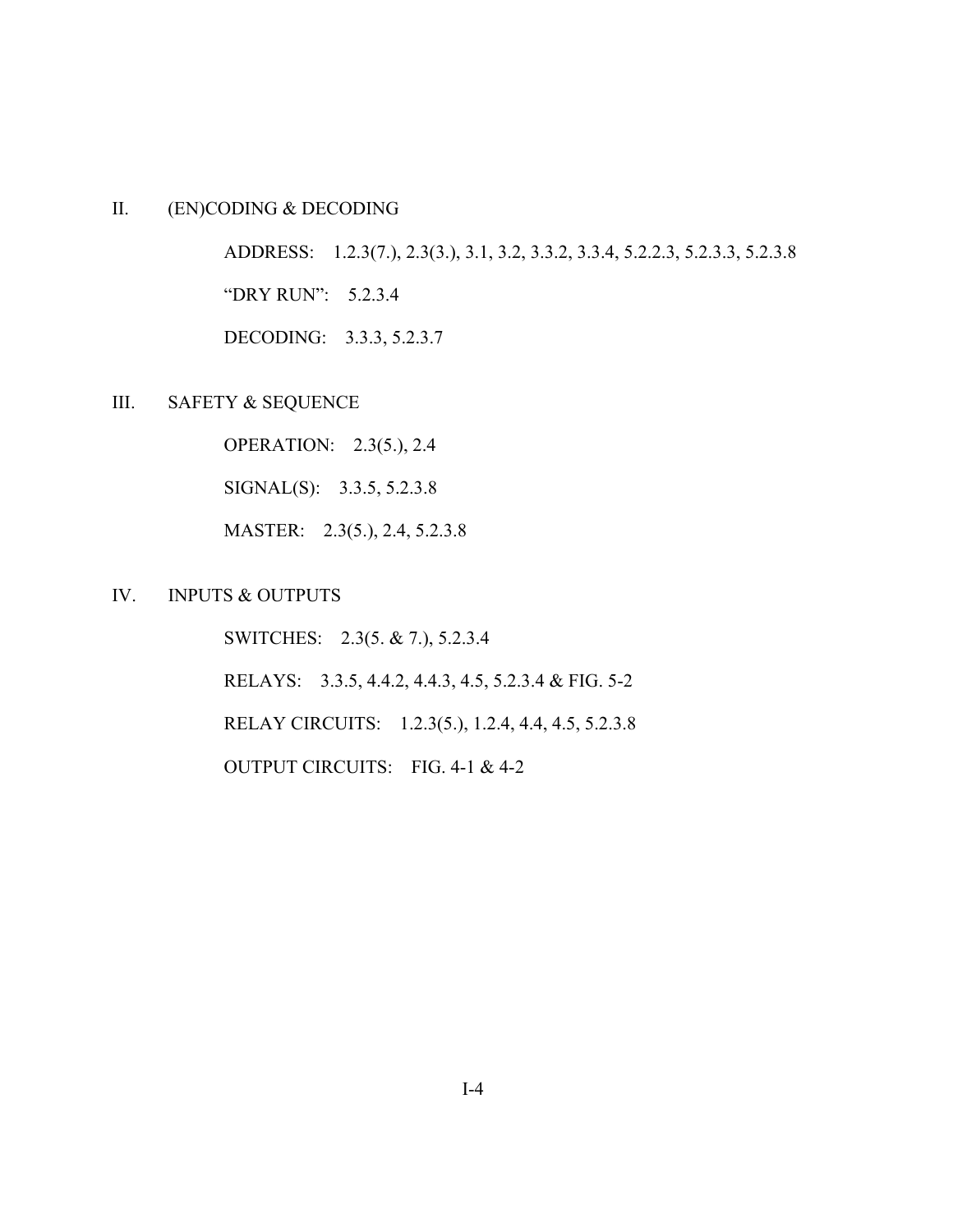# **OPTIONS**

- \* Variances per Option:
- 4.2.4.1 <sup>"Antenna</sup>" (4-7), see Remote Antenna Kit.
- 4.6.1 <sup>"Antenna</sup>" (4-2), see Remote Antenna.